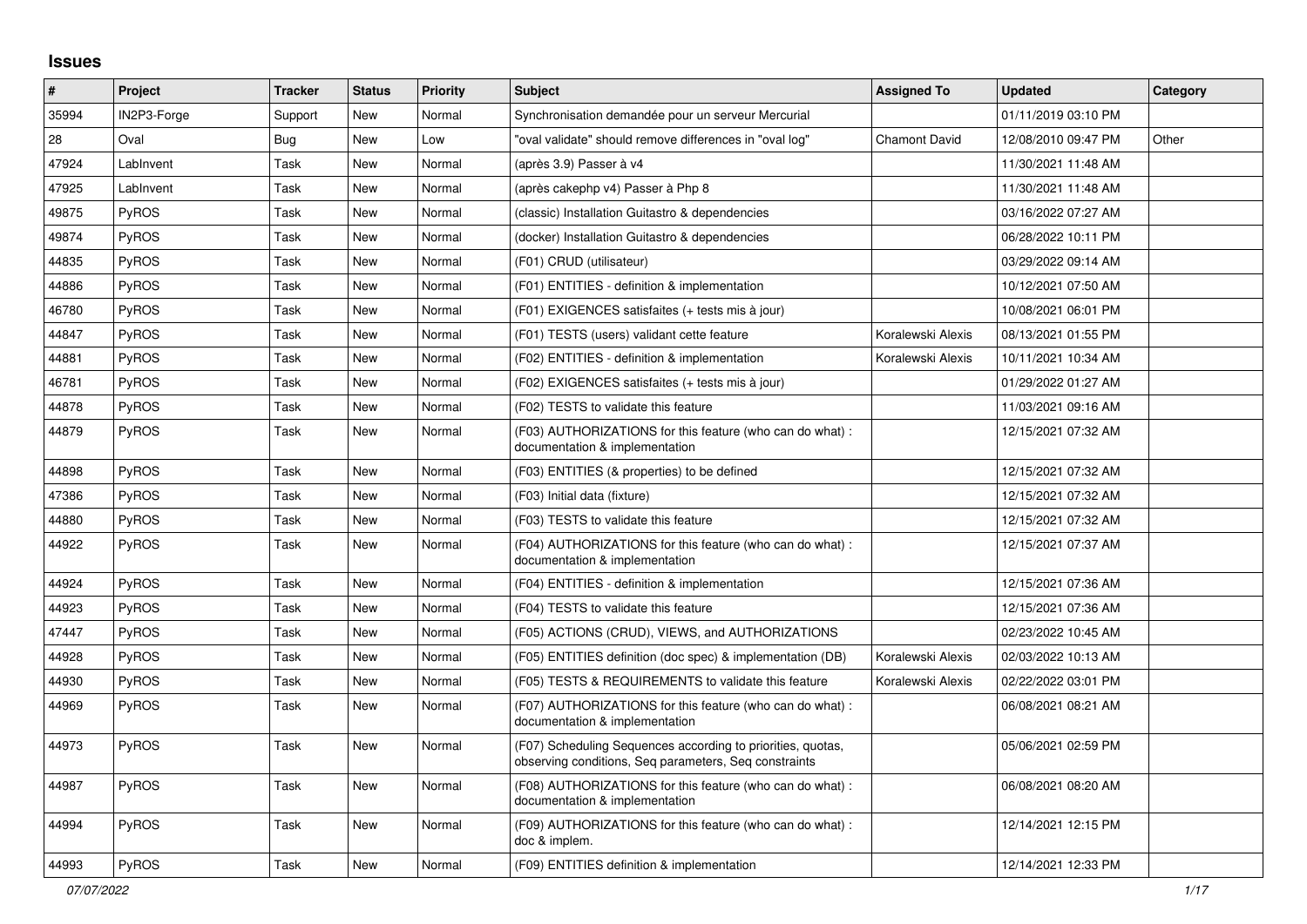| $\sharp$ | Project       | <b>Tracker</b> | <b>Status</b> | <b>Priority</b> | <b>Subject</b>                                                                              | <b>Assigned To</b> | <b>Updated</b>      | Category  |
|----------|---------------|----------------|---------------|-----------------|---------------------------------------------------------------------------------------------|--------------------|---------------------|-----------|
| 46787    | PyROS         | Task           | New           | Normal          | (F09) REQUIREMENTS validated (+ tests udpated)                                              |                    | 12/14/2021 12:18 PM |           |
| 44995    | PyROS         | Task           | New           | Normal          | (F09) TESTS to validate this feature                                                        |                    | 10/08/2021 05:45 PM |           |
| 45291    | PyROS         | Task           | New           | Normal          | (F10) AUTHORIZATIONS for this feature (who can do what) :<br>documentation & implementation |                    | 06/08/2021 08:19 AM |           |
| 45290    | PyROS         | Task           | New           | Normal          | (F10) ENTITIES - definition & implementation                                                |                    | 06/03/2021 09:17 AM |           |
| 45346    | <b>PyROS</b>  | Task           | New           | Normal          | (F10) ENTITIES - Initial data (fixture)                                                     |                    | 06/03/2021 09:17 AM |           |
| 45292    | PyROS         | Task           | <b>New</b>    | Normal          | (F10) TESTS to validate this feature                                                        |                    | 05/27/2021 11:11 AM |           |
| 47387    | PyROS         | Task           | New           | Normal          | (F14) CRUD config                                                                           |                    | 01/29/2022 01:24 AM |           |
| 47388    | PyROS         | Task           | New           | High            | (F14) ENTITIES - definition & implementation - CONFIG FILES                                 |                    | 01/29/2022 01:25 AM |           |
| 46788    | PyROS         | Task           | New           | Normal          | (F14) EXIGENCES satisfaites (+ tests mis à jour)                                            |                    | 01/29/2022 01:24 AM |           |
| 45818    | <b>PyROS</b>  | Task           | New           | Normal          | (F14) TESTS to validate this feature                                                        |                    | 08/09/2021 10:43 AM |           |
| 44166    | PyROS         | Task           | New           | High            | (GF1) DOCUMENTATION                                                                         |                    | 03/04/2022 11:57 AM |           |
| 44389    | <b>PyROS</b>  | Task           | New           | High            | (GF1) PROJECT MANAGEMENT (REDMINE FORGE) :<br>Features, tasks, gantt, kanban                |                    | 03/04/2022 11:56 AM |           |
| 44168    | PyROS         | Task           | <b>New</b>    | High            | (GF2) INSTALL & DEPLOY                                                                      |                    | 03/16/2022 07:27 AM |           |
| 44388    | PyROS         | Task           | New           | High            | (GF2) SOURCE CODE MANAGEMENT (GITLAB)                                                       |                    | 02/02/2022 12:28 PM | Evolution |
| 47962    | LabInvent     | Task           | New           | Urgent          | (IRAP only) re-install inventirap avec php7                                                 |                    | 11/30/2021 03:17 PM |           |
| 48222    | LabInvent     | Task           | New           | Normal          | (NEW func) Gérer Suivi d'un User                                                            |                    | 12/13/2021 10:39 AM |           |
| 9525     | <b>IGOSat</b> | Task           | New           | Normal          | (ODB / SCAO) Conception de la SCAO / Interfaçage avec<br><b>l'ODB</b>                       |                    | 03/27/2015 10:11 AM |           |
| 9151     | <b>IGOSat</b> | Task           | New           | Normal          | (ODB) Code de simulation fonctionelle                                                       |                    | 02/18/2015 05:13 PM |           |
| 9524     | <b>IGOSat</b> | Task           | New           | Normal          | (ODB) Logiciel de Vol                                                                       |                    | 03/24/2015 03:41 PM |           |
| 9136     | <b>IGOSat</b> | Task           | New           | Normal          | (PRO) Phase B                                                                               |                    | 03/24/2015 03:58 PM |           |
| 9137     | <b>IGOSat</b> | Task           | New           | Normal          | (PRO) Phase C                                                                               |                    | 03/24/2015 03:58 PM |           |
| 44914    | PyROS         | Task           | New           | Normal          | (re-)Démarrer, mettre en Pause, ou Stopper tout ou partie du<br>système                     |                    | 06/28/2022 09:56 PM |           |
| 44945    | PyROS         | Task           | New           | Normal          | (READ 1) Sequence detailed view                                                             |                    | 02/03/2022 09:45 AM |           |
| 9527     | <b>IGOSat</b> | Task           | New           | Normal          | (SAE / ODB) Réalisation de cartes électroniques pour le<br>satellite IGOSat                 |                    | 03/24/2015 03:52 PM |           |
| 9526     | IGOSat        | Task           | New           | Normal          | (SCI) Electronique d'acquisition de l'instrument Scintillateur                              |                    | 03/24/2015 03:50 PM |           |
| 47912    | LabInvent     | Task           | New           | High            | (VUE) Elements et Helper                                                                    |                    | 11/30/2021 03:51 PM |           |
| 48757    | LabInvent     | Feature        | New           | Immediate       | *** F - DIVERS TODO (à dispatcher)                                                          | Pallier Etienne    | 01/19/2022 04:12 PM |           |
| 47867    | LabInvent     | Task           | New           | High            | *** F - Autorisations (Users)                                                               |                    | 11/30/2021 03:47 PM |           |
| 47907    | LabInvent     | Task           | New           | Normal          | *** F - Config YAML (champs materiels) : champs obligatoires,<br>recommandés, ou readonly   |                    | 11/30/2021 01:25 PM |           |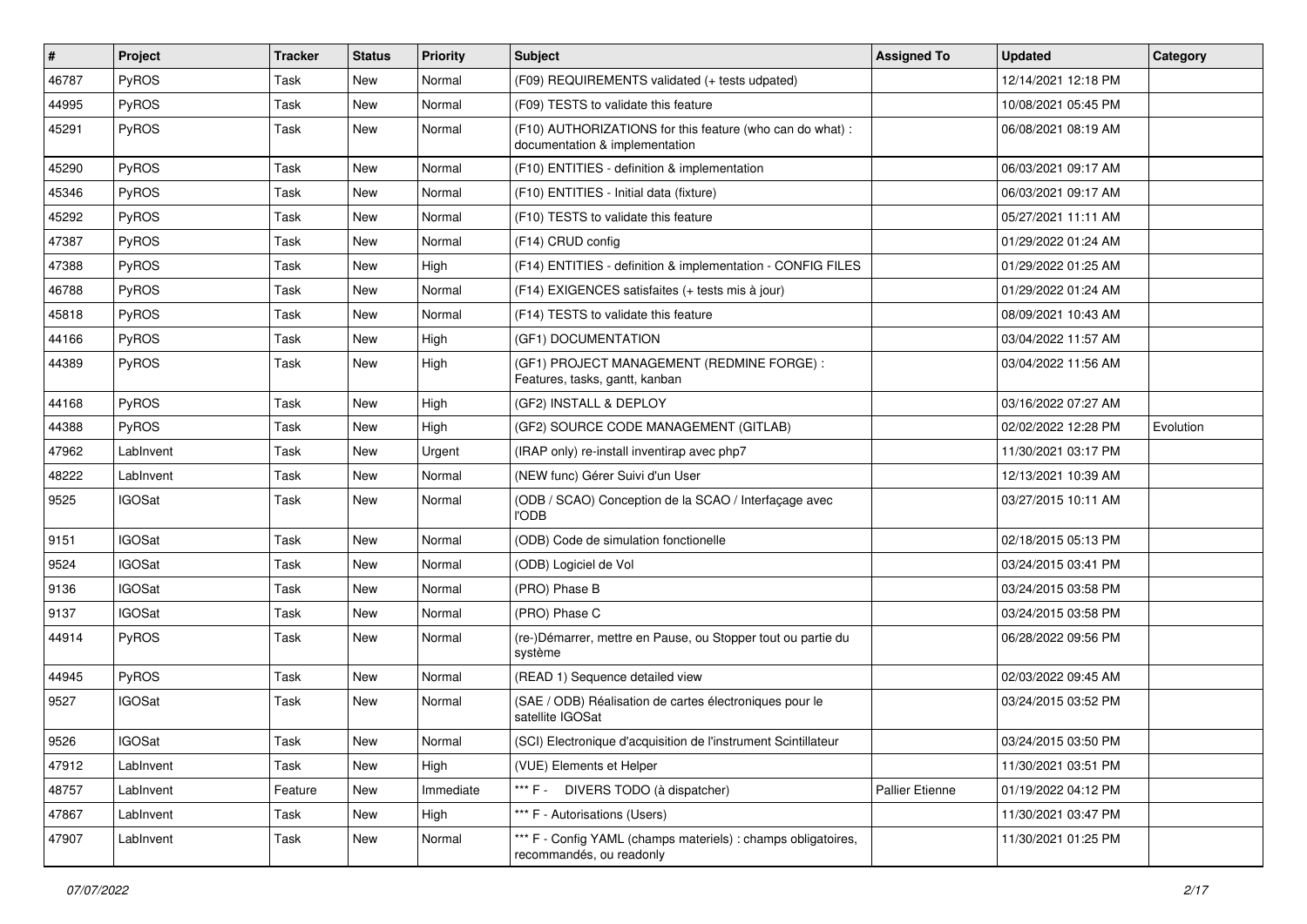| $\sharp$ | <b>Project</b> | <b>Tracker</b> | <b>Status</b> | <b>Priority</b> | <b>Subject</b>                                                                                                                           | <b>Assigned To</b> | <b>Updated</b>      | Category |
|----------|----------------|----------------|---------------|-----------------|------------------------------------------------------------------------------------------------------------------------------------------|--------------------|---------------------|----------|
| 47865    | LabInvent      | Feature        | New           | Normal          | *** F - Configuration générale                                                                                                           |                    | 12/13/2021 11:06 AM |          |
| 47932    | LabInvent      | Feature        | New           | Normal          | *** F - DOC (documentation)                                                                                                              |                    | 11/30/2021 01:10 PM |          |
| 47864    | LabInvent      | Feature        | New           | Normal          | *** F - ENTITY - Autres                                                                                                                  |                    | 11/30/2021 12:57 PM |          |
| 47895    | LabInvent      | Feature        | New           | Normal          | *** F - ENTITY - Documents attachés (à Materiel ou Suivi)                                                                                |                    | 12/13/2021 11:09 AM |          |
| 47959    | LabInvent      | Task           | New           | Normal          | *** F - ENTITY - Fournisseurs                                                                                                            |                    | 11/30/2021 12:57 PM |          |
| 47957    | LabInvent      | Feature        | New           | Normal          | *** F - ENTITY - Les GROUPES (de User ou Materiel) :<br>Thématique, Métier, Projet, Site (+ Pole ou Service ?)                           |                    | 12/13/2021 11:12 AM |          |
| 47860    | LabInvent      | Feature        | New           | Immediate       | *** F - ENTITY - Materiels                                                                                                               |                    | 01/19/2022 03:51 PM |          |
| 47862    | LabInvent      | Feature        | New           | Normal          | *** F - ENTITY - Prets (de Materiel)                                                                                                     |                    | 12/13/2021 11:10 AM |          |
| 47930    | LabInvent      | Task           | New           | Normal          | *** F - ENTITY - QrCode                                                                                                                  |                    | 11/30/2021 01:26 PM |          |
| 47861    | LabInvent      | Feature        | New           | Urgent          | *** F - ENTITY - Suivis (de Materiel ou User)                                                                                            |                    | 12/13/2021 11:10 AM |          |
| 47863    | LabInvent      | Feature        | New           | High            | *** F - ENTITY - Users                                                                                                                   |                    | 11/30/2021 03:43 PM |          |
| 47875    | LabInvent      | Feature        | New           | Urgent          | *** F - ENTITY GÉNÉRIQUE - Actions & Vues génériques (&<br>Refactorisation)                                                              |                    | 12/01/2021 11:21 AM |          |
| 47951    | LabInvent      | Feature        | <b>New</b>    | Normal          | *** F - Etiquettes & Imprimantes                                                                                                         |                    | 11/30/2021 01:42 PM |          |
| 47921    | LabInvent      | Feature        | New           | Immediate       | *** F - Framework CakePhp                                                                                                                |                    | 12/02/2021 04:45 PM |          |
| 47866    | LabInvent      | Feature        | New           | Urgent          | *** F - Installation                                                                                                                     |                    | 12/13/2021 11:08 AM |          |
| 47897    | LabInvent      | Task           | New           | High            | *** F - Stats (Users)                                                                                                                    |                    | 11/30/2021 03:48 PM |          |
| 47868    | LabInvent      | Task           | New           | Normal          | *** F - Super Entité (AppController, AppTable)                                                                                           |                    | 11/30/2021 01:34 PM |          |
| 47869    | LabInvent      | Feature        | <b>New</b>    | Normal          | *** F - Tests                                                                                                                            |                    | 12/06/2021 02:28 PM |          |
| 44151    | <b>PyROS</b>   | Feature        | New           | High            | *** GF1 - PROJ - Project management, documentation,<br>formation des utilisateurs, interfaces, plan de justification de la<br>définition |                    | 01/31/2022 11:32 AM |          |
| 44148    | PyROS          | Feature        | New           | High            | *** GF2 - INST - Config, Install, udpate, deploy (IRAP, CNES,<br>TAROT)                                                                  |                    | 03/16/2022 07:27 AM |          |
| 44659    | PyROS          | Feature        | New           | Normal          | *** GF3 - INFRA - Hardware, Operating System, Network,<br>Security & Safety                                                              |                    | 03/16/2022 04:51 PM |          |
| 44721    | PyROS          | Feature        | New           | Normal          | *** GF4 - QUAL - Quality & Tests - High level tests (integration<br>& functional), plan tests, validation des exigences (qualif)         |                    | 03/16/2022 04:55 PM |          |
| 45452    | <b>PyROS</b>   | Story          | New           | Normal          | *** REQ-0XX REQUIREMENTS FROM CNES (PR)                                                                                                  |                    | 06/14/2021 01:17 PM |          |
| 44811    | PyROS          | Story          | New           | Normal          | *** REQ-100 FROM CCTP TAROT-NC & MEETINGS                                                                                                |                    | 03/16/2022 04:38 PM |          |
| 44812    | PyROS          | Story          | New           | Normal          | *** REQ-200 FOR TAROT NETWORK INTEGRATION                                                                                                |                    | 06/14/2021 01:13 PM |          |
| 44159    | PyROS          | Feature        | New           | Normal          | *** SF03 - ENV - Environment Monitoring (int/ext, observatory &<br>weather)                                                              |                    | 05/05/2022 09:54 AM |          |
| 44161    | PyROS          | Feature        | New           | High            | *** SF04 - SPV - System Coordination & Supervision :<br>Majordome (Conducting) (head)                                                    |                    | 06/29/2022 07:39 AM |          |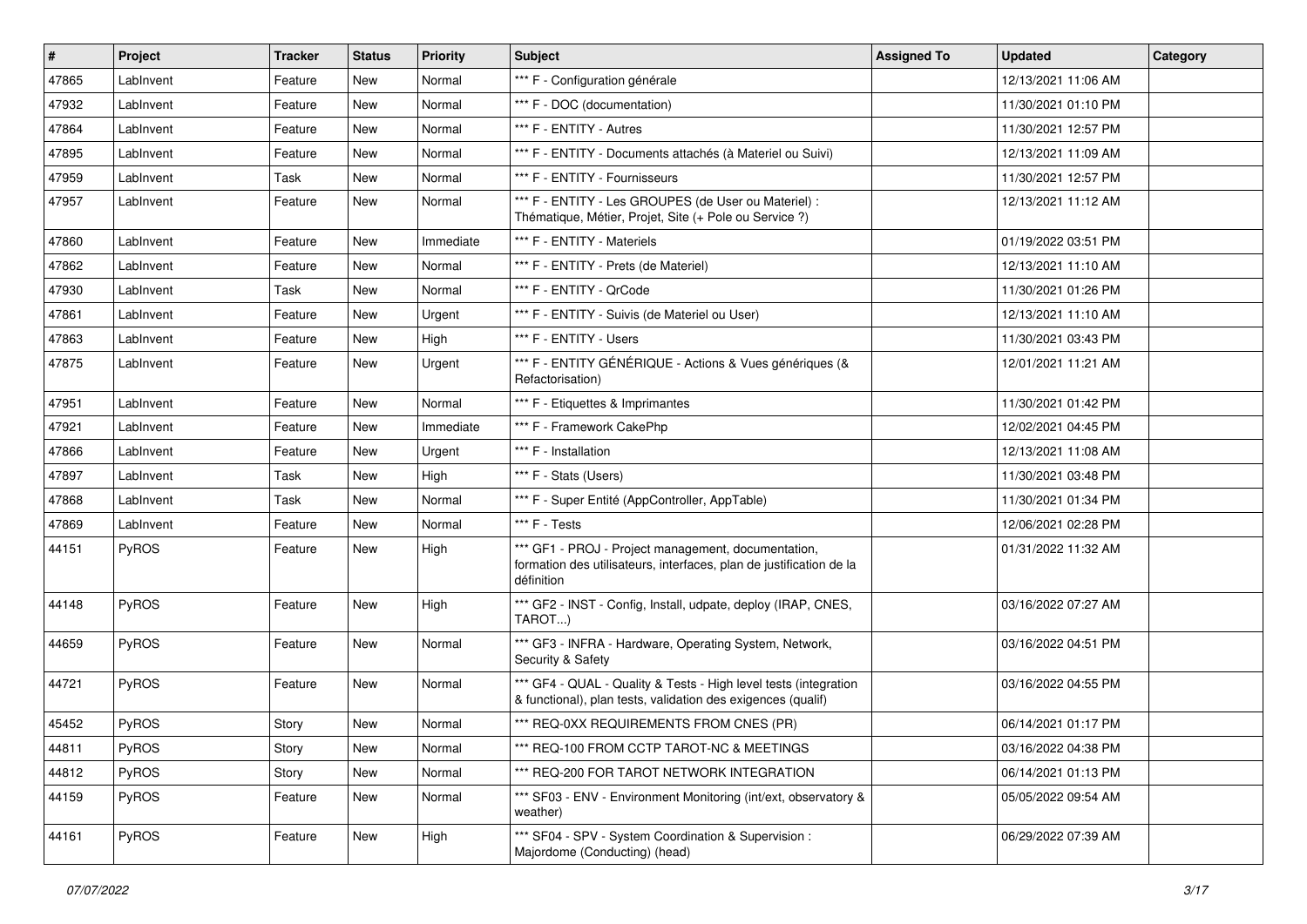| #     | Project          | <b>Tracker</b> | <b>Status</b> | Priority | <b>Subject</b>                                                                                                     | <b>Assigned To</b> | <b>Updated</b>      | Category |
|-------|------------------|----------------|---------------|----------|--------------------------------------------------------------------------------------------------------------------|--------------------|---------------------|----------|
| 44153 | <b>PyROS</b>     | Feature        | New           | Normal   | *** SF05 - SEQ - Observation Sequences Management                                                                  | Koralewski Alexis  | 02/23/2022 10:45 AM |          |
| 44158 | <b>PyROS</b>     | Feature        | <b>New</b>    | Normal   | *** SF06 - ALR - Alerts Management                                                                                 |                    | 03/15/2022 04:46 PM |          |
| 44160 | <b>PyROS</b>     | Feature        | New           | Normal   | *** SF07 - PLN - Observation Sequences Planning &<br>Scheduling                                                    |                    | 03/15/2022 04:46 PM |          |
| 44162 | <b>PyROS</b>     | Feature        | New           | High     | *** SF08 - EXE (SOX) - Observation Sequence (SO) eXecution                                                         |                    | 03/15/2022 04:46 PM |          |
| 44163 | PyROS            | Feature        | <b>New</b>    | Normal   | *** SF09 - CMC - Command Control - Telescope & Instruments<br>Control & Monitoring (DeviceController, AgentDevice) |                    | 03/16/2022 07:28 AM |          |
| 44584 | <b>PyROS</b>     | Feature        | New           | Normal   | *** SF10 - CAL - Calibration (Dark/Bias/Flat)                                                                      |                    | 03/15/2022 04:48 PM |          |
| 44514 | <b>PyROS</b>     | Feature        | New           | Normal   | *** SF11 - IPC - Images Processing (Grenouille)                                                                    | Klotz Alain        | 03/15/2022 04:44 PM |          |
| 44164 | <b>PyROS</b>     | Feature        | New           | Normal   | *** SF12 - IAN - Images Analysis (Triton)                                                                          |                    | 03/15/2022 04:48 PM |          |
| 44661 | <b>PyROS</b>     | Feature        | <b>New</b>    | Normal   | *** SF13 - IAF - Images Fetching (quicklook & download)                                                            |                    | 03/15/2022 04:49 PM |          |
| 44172 | PyROS            | Feature        | New           | High     | *** SF14 - OCF - Observatory Unit & Site Configuration                                                             |                    | 01/29/2022 01:24 AM |          |
| 44658 | PyROS            | Feature        | New           | High     | *** SF15 - SST - START&STOP - System Startup (launch),<br>monitoring, and Shutdown                                 |                    | 06/28/2022 10:06 PM |          |
| 44165 | <b>PyROS</b>     | Feature        | <b>New</b>    | Normal   | *** SF16 - DSH - General monitoring : Dashboard (website)                                                          |                    | 06/29/2022 07:24 AM |          |
| 45485 | PyROS            | Feature        | New           | High     | **** D0 - GENERAL, ADMINISTRATIVE & TECHNICAL                                                                      |                    | 03/16/2022 04:53 PM |          |
| 45480 | PyROS            | Feature        | <b>New</b>    | High     | **** D1 - System Security & Control                                                                                |                    | 06/29/2022 07:39 AM |          |
| 45481 | <b>PyROS</b>     | Feature        | New           | Normal   | **** D2 - Users & Programs                                                                                         |                    | 03/29/2022 09:17 AM |          |
| 45482 | <b>PyROS</b>     | Feature        | <b>New</b>    | High     | **** D3 - Sequences submission & plannig                                                                           |                    | 02/22/2022 03:01 PM |          |
| 45483 | PyROS            | Feature        | New           | High     | **** D4 - Images production (L0)                                                                                   |                    | 03/16/2022 07:28 AM |          |
| 45484 | <b>PyROS</b>     | Feature        | New           | Normal   | **** D5 - Images management (L1-L2)                                                                                |                    | 02/02/2022 02:36 PM |          |
| 44713 | <b>PyROS</b>     | Story          | <b>New</b>    | Normal   | **** REQ-020 CCTP                                                                                                  |                    | 07/01/2021 08:30 AM |          |
| 44717 | <b>PyROS</b>     | Story          | New           | Normal   | **** REQ-022 TAROT NC                                                                                              |                    | 06/14/2021 01:19 PM |          |
| 44718 | PyROS            | Story          | <b>New</b>    | Normal   | **** REQ-025 AJOUT TNC                                                                                             |                    | 06/14/2021 01:19 PM |          |
| 44715 | <b>PyROS</b>     | Story          | New           | Normal   | **** REQ-065 AJOUT UPGRADE                                                                                         |                    | 06/14/2021 01:19 PM |          |
| 44716 | <b>PyROS</b>     | Story          | <b>New</b>    | Normal   | **** REQ-071 AJOUT OSMOSE                                                                                          |                    | 06/14/2021 01:19 PM |          |
| 5838  | <b>AGATA DAQ</b> | Support        | New           | Normal   | /agatadisks                                                                                                        | Aubert Yann        | 01/17/2014 06:07 PM |          |
| 47954 | LabInvent        | Task           | New           | Normal   | 1 - CREATED                                                                                                        |                    | 11/30/2021 01:27 PM |          |
| 47953 | LabInvent        | Task           | New           | Normal   | 2a - TOBEORDERED (optionnel)                                                                                       |                    | 11/30/2021 01:27 PM |          |
| 47935 | LabInvent        | Task           | New           | Normal   | 2b - VALIDATED                                                                                                     |                    | 11/30/2021 01:27 PM |          |
| 47936 | LabInvent        | Task           | New           | High     | 3-4 - TBO & ARCHIVED                                                                                               |                    | 11/30/2021 03:43 PM |          |
| 49216 | PyROS            | Task           | New           | Normal   | 4 - (L1c) - Combinaison d'images                                                                                   | Klotz Alain        | 02/02/2022 02:36 PM |          |
| 49217 | PyROS            | Task           | <b>New</b>    | Normal   | 5 - (L2) Critères de qualité d'image (+ json QUAL)                                                                 | Klotz Alain        | 02/02/2022 02:37 PM |          |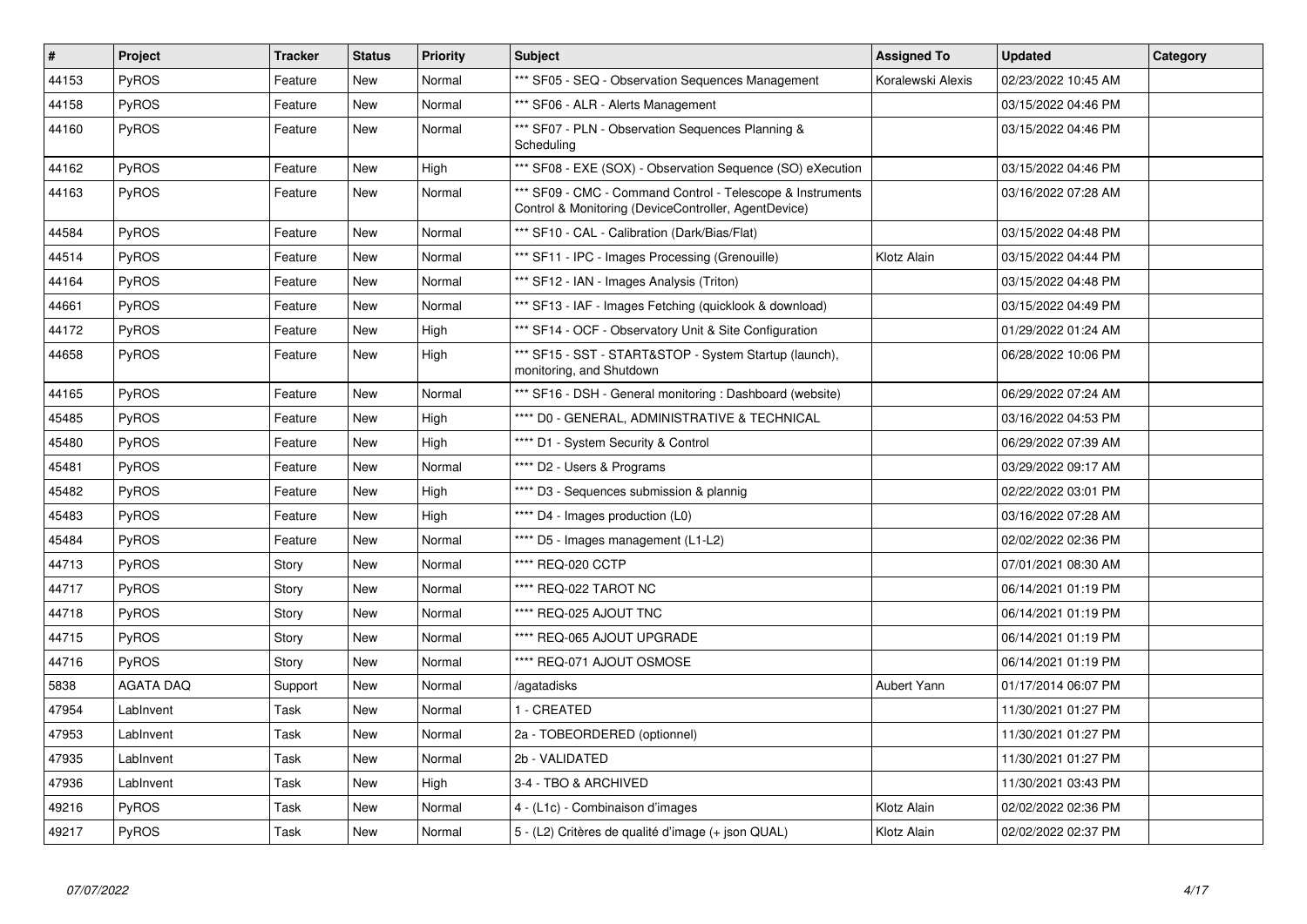| #     | Project                 | <b>Tracker</b> | <b>Status</b> | <b>Priority</b> | Subject                                                                                        | <b>Assigned To</b>     | <b>Updated</b>      | Category                       |
|-------|-------------------------|----------------|---------------|-----------------|------------------------------------------------------------------------------------------------|------------------------|---------------------|--------------------------------|
| 11100 | Lavoisier               | Bug            | New           | Normal          | <element-ignore> should not remove the namespace<br/>declaration (xmlns)</element-ignore>      |                        | 10/16/2015 01:48 PM | <b>XML Template</b><br>Engine  |
| 47927 | LabInvent               | Task           | New           | High            | A gérer via fichier conf YAML                                                                  |                        | 11/30/2021 03:47 PM |                                |
| 187   | RIsngCons               | Feature        | New           | Low             | Abort limit/delete/ack                                                                         | <b>Puel Mattieu</b>    | 10/07/2009 01:08 PM |                                |
| 47872 | LabInvent               | Task           | <b>New</b>    | High            | Actions & Vues                                                                                 |                        | 11/30/2021 03:42 PM |                                |
| 27576 | Lavoisier               | Feature        | New           | Normal          | add a parameter "priority" on WhenCreatedTrigger                                               |                        | 02/02/2018 03:18 PM | Engine                         |
| 33350 | Lavoisier               | Feature        | New           | Low             | add a XPath function multireplace()                                                            |                        | 05/31/2018 03:49 PM | Engine                         |
| 8258  | Lavoisier               | Feature        | New           | Normal          | add attribute @default to <renderers></renderers>                                              |                        | 10/17/2014 07:07 PM | Engine                         |
| 9606  | Lavoisier               | Feature        | New           | High            | add attribute @encoding to element <connector></connector>                                     |                        | 03/31/2015 06:29 PM | Engine                         |
| 7463  | Lavoisier               | Feature        | New           | Normal          | add attribute tpl:url._                                                                        |                        | 06/17/2014 04:54 PM | <b>HTML Template</b><br>Engine |
| 8099  | LC <sub>2</sub>         | Feature        | New           | High            | Add business rule forbidding empty CRT-DSP configuration (at<br>least 1 manu per CRT DSP)      | Lafage Vincent         | 10/27/2014 07:00 PM |                                |
| 1336  | Pipelet                 | Task           | <b>New</b>    | Low             | Add comments in multiplex                                                                      |                        | 02/24/2011 10:17 AM |                                |
| 9622  | Lavoisier               | Feature        | New           | Normal          | add links to fallback views into view "dependencies"                                           |                        | 04/01/2015 06:19 PM | Console                        |
| 5090  | Lavoisier               | Feature        | New           | Low             | add new adaptor type : <writer></writer>                                                       |                        | 03/24/2014 10:26 AM | Engine                         |
| 9704  | Lavoisier               | Feature        | New           | Normal          | add option --override to lavoisier-upgrade.sh                                                  |                        | 04/15/2015 10:07 AM |                                |
| 30741 | Lavoisier               | Feature        | New           | Low             | add research button on web site                                                                |                        | 04/04/2018 10:53 AM | <b>Doc</b>                     |
| 9607  | Lavoisier               | Feature        | New           | Normal          | Add SAML 2.0 support in Lavoisier                                                              |                        | 04/01/2015 11:32 AM | Adaptors                       |
| 34801 | Lavoisier               | Feature        | New           | Normal          | add support for attribute @if in element view/variable                                         |                        | 07/31/2018 12:57 PM |                                |
| 41294 | Lavoisier               | Feature        | New           | High            | add support for attribute @null in namespace<br>http://software.in2p3.fr/lavoisier/tables.xsd  | Reynaud Sylvain        | 09/25/2020 03:38 PM | Engine                         |
| 37461 | Lavoisier               | Feature        | New           | Normal          | add support for jdk 11                                                                         |                        | 04/25/2019 01:53 PM |                                |
| 5558  | Lavoisier               | Feature        | New           | Low             | add XPath function build xpath()                                                               |                        | 11/29/2013 09:58 AM | Engine                         |
| 7461  | Lavoisier               | Feature        | New           | High            | add XPath function url()                                                                       |                        | 02/17/2015 01:04 PM | Engine                         |
| 7036  | <b>Topology Manager</b> | Feature        | New           | Normal          | Adding window to choose experiment                                                             | Legay Eric             | 04/30/2014 03:12 PM | GUI                            |
| 12963 | <b>PEM</b>              | <b>Bug</b>     | New           | Normal          | add tool crash                                                                                 |                        | 03/24/2016 09:10 AM |                                |
| 48278 | PyROS                   | Task           | New           | High            | AGENT général (dont dépendent tous les agents et<br>AgentDevices)                              |                        | 06/29/2022 07:37 AM |                                |
| 51508 | PyROS                   | Task           | New           | Normal          | AgentMajordome (based on Agent)                                                                | Koralewski Alexis      | 06/29/2022 07:31 AM |                                |
| 49150 | PyROS                   | Task           | New           | High            | Ajout du script PYROS wrapper sur pyros.py pour gérer<br>proprement tous les contextes d'appel | <b>Pallier Etienne</b> | 01/31/2022 11:36 AM | Evolution                      |
| 47966 | LabInvent               | Task           | New           | Normal          | Ajouter test Commande (avec devis joint)                                                       |                        | 11/30/2021 04:17 PM |                                |
| 47945 | LabInvent               | Task           | New           | Normal          | <b>ALL</b>                                                                                     |                        | 11/30/2021 12:23 PM |                                |
| 714   | TReqS                   | Bug            | New           | High            | Annuler un staging en cours                                                                    |                        | 03/24/2015 04:34 PM |                                |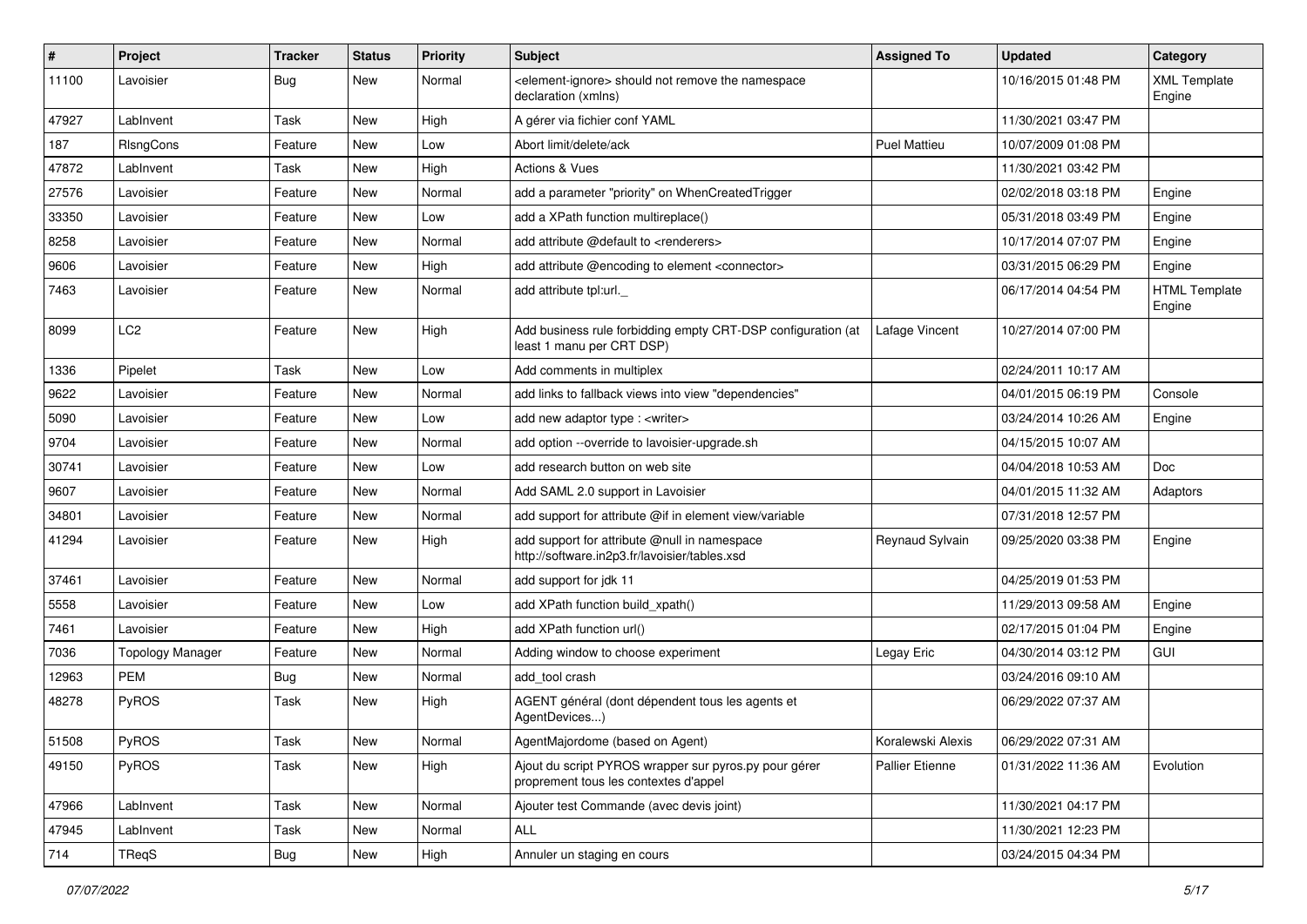| $\vert$ # | <b>Project</b>                       | <b>Tracker</b> | <b>Status</b> | <b>Priority</b> | <b>Subject</b>                                                                     | <b>Assigned To</b>   | <b>Updated</b>      | Category                |
|-----------|--------------------------------------|----------------|---------------|-----------------|------------------------------------------------------------------------------------|----------------------|---------------------|-------------------------|
| 5765      | <b>AGATA DAQ</b>                     | <b>Bug</b>     | New           | Normal          | Anode01                                                                            |                      | 01/08/2014 02:44 PM |                         |
| 49541     | PyROS                                | Task           | New           | Normal          | API REST (website scripting via pyros_api.py script)                               | Koralewski Alexis    | 06/29/2022 07:26 AM |                         |
| 31        | Oval                                 | Feature        | New           | Normal          | Apply a command to a subdirectory subset?                                          | <b>Chamont David</b> | 02/16/2009 07:14 PM | Run command             |
| 49155     | PyROS                                | Task           | New           | Normal          | Architecture décentralisée en plusieurs noeuds (communication<br>via BD)           |                      | 01/31/2022 12:09 PM |                         |
| 47375     | PyROS                                | Task           | New           | Normal          | Association quota SP                                                               |                      | 10/11/2021 10:37 AM |                         |
| 48290     | PyROS                                | Task           | <b>New</b>    | Normal          | Auto mode                                                                          |                      | 12/14/2021 12:35 PM |                         |
| 172       | Oval                                 | Bug            | New           | Urgent          | Automatic variables                                                                | <b>Chamont David</b> | 10/02/2009 02:24 PM | Run command             |
| 37        | Oval                                 | Feature        | New           | Low             | Automatically select the shell flavor                                              | Chamont David        | 02/16/2009 07:44 PM | Implementation          |
| 47871     | LabInvent                            | Task           | New           | Normal          | Autorisations                                                                      |                      | 11/30/2021 01:29 PM |                         |
| 47878     | LabInvent                            | Task           | New           | High            | Autres                                                                             |                      | 11/30/2021 03:44 PM |                         |
| 44393     | PyROS                                | Task           | New           | Normal          | Back Office (Administration) - Site diango admin                                   | Koralewski Alexis    | 02/02/2022 12:07 PM |                         |
| 49889     | PyROS                                | Task           | New           | Normal          | Backup                                                                             |                      | 03/16/2022 04:49 PM |                         |
| 11059     | <b>CLASS</b>                         | <b>Bug</b>     | New           | Normal          | Bad packaging of 4.1.0.tar.gaz                                                     |                      | 10/09/2015 06:31 AM |                         |
| 852       | ENX                                  | Feature        | New           | Low             | Better handling of exception in empty skeleton                                     | Legay Eric           | 01/30/2013 03:58 PM | <b>Driver Generator</b> |
| 4870      | Lavoisier                            | Feature        | New           | Low             | BinarySerializer                                                                   |                      | 03/24/2014 10:26 AM | Adaptors                |
| 1566      | Pipelet                              | Bug            | New           | Low             | Bug daemon cherrypy on Macintosh                                                   |                      | 05/10/2011 12:14 PM |                         |
| 48005     | LabInvent                            | Task           | New           | Normal          | <b>Bugfix toutes les Deprecated Errors</b>                                         |                      | 12/06/2021 02:37 PM |                         |
| 5751      | Electronic Control and<br>Monitoring | Feature        | New           | Low             | buildcfg with some error message                                                   |                      | 01/06/2014 05:43 PM |                         |
| 47445     | PyROS                                | Task           | New           | Normal          | CAHIER DE RECETTE (NC)                                                             |                      | 10/11/2021 11:31 AM |                         |
| 5202      | RENOIR chat                          | Task           | New           | Low             | Calibrating with style: Gaia self-calibration                                      | Zoubian Julien       | 10/03/2013 04:57 AM |                         |
| 45049     | PyROS                                | Task           | New           | Normal          | <b>CAMERA FLI</b>                                                                  |                      | 07/16/2021 09:34 AM |                         |
| 47960     | LabInvent                            | Task           | New           | Immediate       | <b>CHAMPS</b>                                                                      |                      | 01/19/2022 03:51 PM |                         |
| 47906     | LabInvent                            | Task           | New           | Urgent          | Champs virtuels                                                                    |                      | 11/30/2021 03:50 PM |                         |
| 9512      | TReqS                                | Task           | New           | Normal          | Change 'jtreqs' keyword to 'treqs'                                                 | Chambon Bernard      | 03/24/2015 05:50 PM |                         |
| 11915     | Lavoisier                            | Feature        | New           | Normal          | change the parameters of plugin ChartRenderer                                      |                      | 02/05/2016 12:25 PM | Adaptors                |
| 44915     | PyROS                                | Task           | New           | Normal          | Changer le mode du système : passer en mode manuel<br>(maintenance) ou automatique |                      | 06/28/2022 09:57 PM |                         |
| 47889     | LabInvent                            | Task           | New           | Normal          | Changer statut - setStatusTo*()                                                    |                      | 11/30/2021 01:19 PM |                         |
| 6748      | CLASS                                | Feature        | New           | Normal          | Charger un parc présimulé à partir du .root                                        |                      | 04/03/2014 11:36 AM |                         |
| 49162     | PyROS                                | Task           | New           | Normal          | Check sequence validity                                                            | Klotz Alain          | 02/03/2022 10:23 AM |                         |
| 49224     | PyROS                                | Task           | New           | Normal          | Choisir le bias, le flat, et le dark (en fn des metadata)                          | Klotz Alain          | 02/02/2022 02:19 PM |                         |
| 10786     | CLASS                                | Bug            | New           | Normal          | CLASS Stopped by a "KILL" signal                                                   |                      | 08/31/2015 07:00 PM |                         |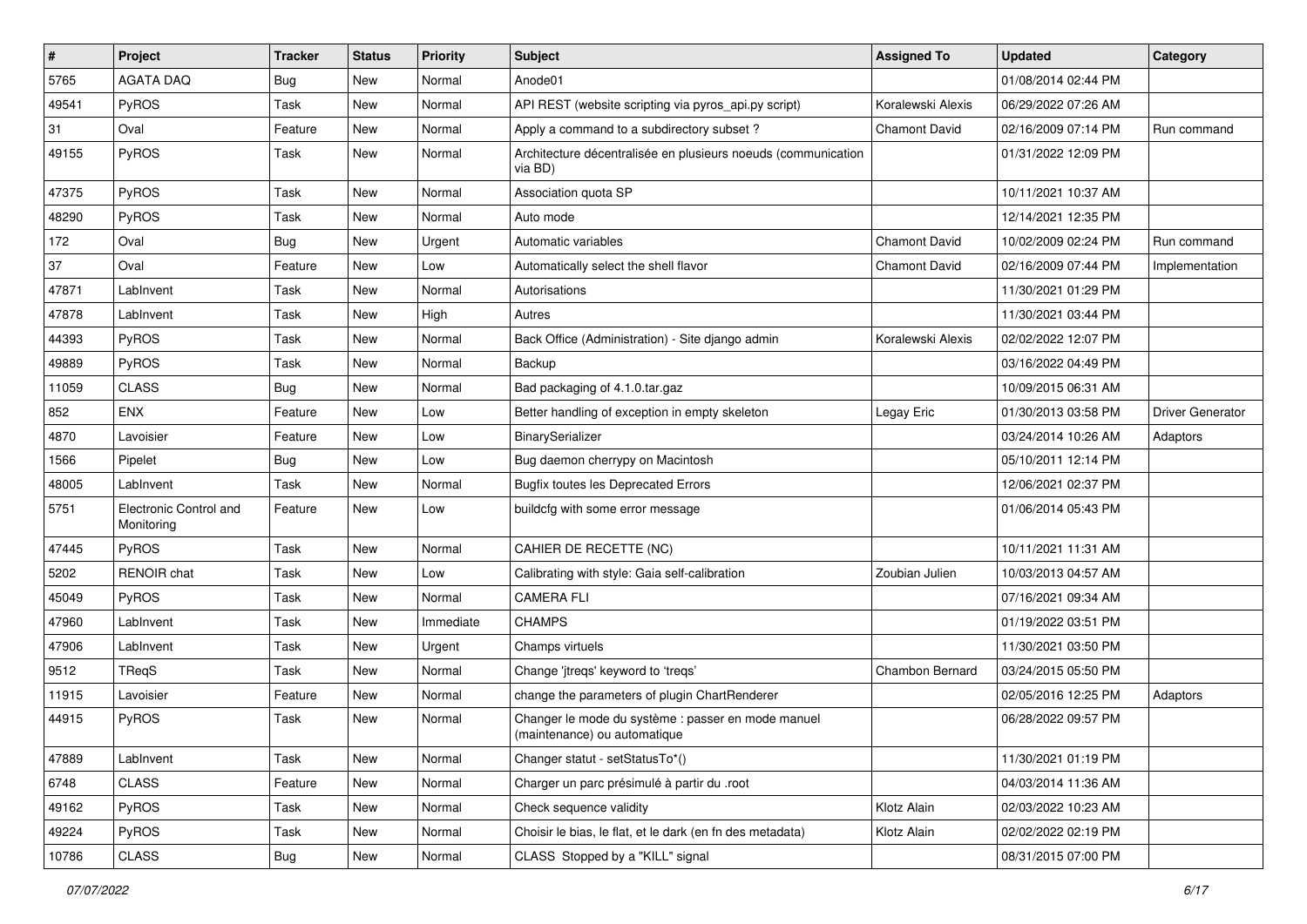| #     | Project                 | <b>Tracker</b> | <b>Status</b> | <b>Priority</b> | <b>Subject</b>                                                                                                  | <b>Assigned To</b>   | <b>Updated</b>      | Category                |
|-------|-------------------------|----------------|---------------|-----------------|-----------------------------------------------------------------------------------------------------------------|----------------------|---------------------|-------------------------|
| 48271 | PyROS                   | Task           | New           | High            | CLASSIC installation (with venv)                                                                                |                      | 03/16/2022 07:27 AM |                         |
| 47946 | LabInvent               | Task           | <b>New</b>    | Normal          | classic only                                                                                                    |                      | 12/03/2021 09:50 AM |                         |
| 5572  | <b>ENX</b>              | Support        | New           | Low             | Cleaning autorconf                                                                                              | Legay Eric           | 11/25/2013 03:23 PM | <b>Driver Generator</b> |
| 5431  | <b>ENX</b>              | Support        | New           | Low             | Cleaning compilation chain                                                                                      | Legay Eric           | 10/29/2013 10:18 AM | <b>ENX Core</b>         |
| 9550  | TRegS                   | Task           | <b>New</b>    | Normal          | client.pl distribution                                                                                          | Chambon Bernard      | 03/27/2015 10:22 AM |                         |
| 47890 | LabInvent               | Task           | <b>New</b>    | High            | Commander (demande achat)                                                                                       |                      | 01/19/2022 03:48 PM |                         |
| 26    | Oval                    | <b>Bug</b>     | New           | Low             | Commands options not well propagated, when declared within<br>an OvalFile                                       | <b>Chamont David</b> | 02/16/2009 06:50 PM | Implementation          |
| 520   | TRegS                   | Feature        | New           | Normal          | Communication entre Serveur et Client sans Base de données                                                      |                      | 03/24/2015 04:37 PM |                         |
| 44906 | PyROS                   | Task           | New           | Normal          | Compute and save Observing conditions                                                                           |                      | 12/15/2021 07:35 AM |                         |
| 44904 | PyROS                   | Task           | New           | Normal          | Compute, save, and provide higher level (useful) parameters<br>and synthesis from multiple detectors            |                      | 12/15/2021 07:34 AM |                         |
| 49870 | PyROS                   | Task           | <b>New</b>    | Normal          | Config générale : logo, pagination, couleurs, options générales,<br>options par feature,                        |                      | 03/15/2022 11:11 PM |                         |
| 49871 | PyROS                   | Task           | New           | Normal          | Config par défaut (à définir)                                                                                   |                      | 03/15/2022 11:11 PM |                         |
| 45003 | PyROS                   | Task           | New           | Normal          | Config Read & View                                                                                              | Koralewski Alexis    | 08/09/2021 10:43 AM |                         |
| 7037  | <b>Topology Manager</b> | Feature        | New           | Normal          | Configuration file for TM                                                                                       |                      | 04/30/2014 03:11 PM |                         |
| 49210 | PyROS                   | Task           | New           | Normal          | <b>CONFIGURATION GENERALE</b>                                                                                   |                      | 03/15/2022 11:11 PM |                         |
| 5448  | <b>ENX</b>              | <b>Bug</b>     | New           | Normal          | configure enx                                                                                                   |                      | 10/30/2013 10:31 AM | <b>ENX Core</b>         |
| 938   | SphereLib               | <b>Bug</b>     | New           | Low             | Construction icosahedron                                                                                        |                      | 09/29/2010 11:32 AM |                         |
| 44355 | PyROS                   | Task           | New           | Normal          | Construire une nouvelle grammaire générique de commandes,<br>basée sur INDI (pyros doit parler INDI par défaut) |                      | 03/25/2021 05:37 PM |                         |
| 9883  | <b>CLASS</b>            | <b>Bug</b>     | New           | High            | Copy past from user manual                                                                                      |                      | 05/18/2015 10:26 PM |                         |
| 49227 | PyROS                   | Task           | New           | Normal          | Corrections cosmétiques (de pixels)                                                                             | Klotz Alain          | 02/02/2022 02:19 PM |                         |
| 44932 | PyROS                   | Task           | <b>New</b>    | Normal          | CREATE a Sequence (must be attached to a valid SP)                                                              |                      | 02/23/2022 12:02 PM |                         |
| 5442  | Lavoisier               | Feature        | New           | Low             | create a view 'stoppoint'                                                                                       | Lequeux Olivier      | 10/29/2013 05:02 PM | Console                 |
| 45294 | <b>PyROS</b>            | Task           | New           | Normal          | Create BIAS files (acquisition)                                                                                 |                      | 05/27/2021 11:22 AM |                         |
| 45295 | PyROS                   | Task           | New           | Normal          | Create DARK files (acquisition)                                                                                 |                      | 05/27/2021 11:22 AM |                         |
| 45293 | PyROS                   | Task           | New           | Normal          | Create FLAT files (acquisition)                                                                                 |                      | 05/27/2021 11:21 AM |                         |
| 44891 | PyROS                   | Task           | New           | Normal          | Create/Update                                                                                                   |                      | 09/14/2021 11:48 AM |                         |
| 47911 | LabInvent               | Task           | New           | Normal          | Create/Update (add_edit generic)                                                                                |                      | 11/30/2021 11:04 AM |                         |
| 47879 | LabInvent               | Task           | New           | High            | Create/Update - add edit                                                                                        |                      | 11/30/2021 03:42 PM |                         |
| 49250 | PyROS                   | Task           | New           | Normal          | <b>CREATE/UPDATE Sequence</b>                                                                                   |                      | 02/23/2022 12:02 PM |                         |
| 432   | Smurf                   | Bug            | New           | High            | creation de fichiers vides                                                                                      |                      | 04/23/2021 11:44 AM |                         |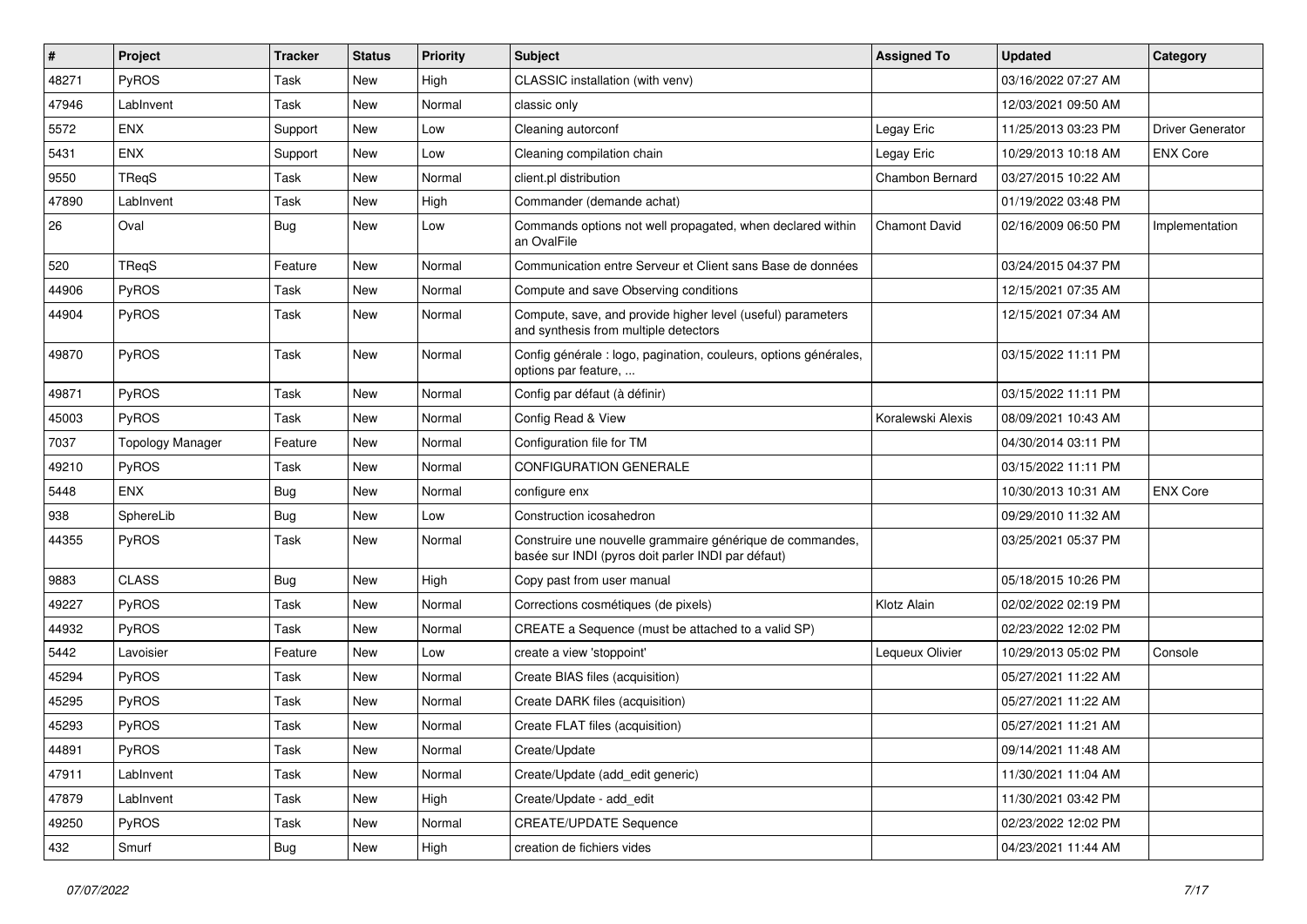| $\sharp$ | <b>Project</b>                    | <b>Tracker</b> | <b>Status</b> | <b>Priority</b> | <b>Subject</b>                                                                   | <b>Assigned To</b>                 | <b>Updated</b>      | Category                      |
|----------|-----------------------------------|----------------|---------------|-----------------|----------------------------------------------------------------------------------|------------------------------------|---------------------|-------------------------------|
| 3039     | APCScheduler                      | Feature        | New           | Normal          | création de tarball sans exécutable                                              |                                    | 07/31/2012 06:11 PM |                               |
| 47876    | LabInvent                         | Task           | <b>New</b>    | High            | CRUD                                                                             |                                    | 11/30/2021 03:42 PM |                               |
| 47950    | LabInvent                         | Task           | New           | Normal          | DB complète à mettre à jour                                                      |                                    | 11/30/2021 12:26 PM |                               |
| 4932     | <b>DCOD</b>                       | Task           | New           | Low             | DCOD testing                                                                     | Grave Xavier                       | 08/26/2013 03:35 PM |                               |
| 45748    | PyROS                             | Task           | New           | Normal          | Définir Accesseurs (getX())                                                      |                                    | 01/29/2022 01:21 AM |                               |
| 45018    | <b>PyROS</b>                      | Task           | New           | High            | Définir config pour TNC (4 channels Cam)                                         | Klotz Alain                        | 10/12/2021 08:52 AM |                               |
| 11452    | LSTCam low-level data<br>analysis | Task           | New           | High            | Definition of LST mini-camera tests                                              | Nakajima Daisuke                   | 05/31/2018 04:54 PM |                               |
| 47958    | LabInvent                         | Task           | New           | Normal          | delete (generic)                                                                 |                                    | 11/30/2021 12:47 PM |                               |
| 47882    | LabInvent                         | Task           | <b>New</b>    | High            | Delete - delete                                                                  |                                    | 11/30/2021 03:42 PM |                               |
| 22       | Oval                              | <b>Bug</b>     | New           | Low             | Deliver messages when ISA fails                                                  | <b>Chamont David</b>               | 02/16/2009 06:22 PM | Implementation                |
| 44921    | PyROS                             | Task           | New           | Normal          | Démarrage de la production des fichiers de calibration (fin de<br>nuit)          |                                    | 04/30/2021 12:43 PM |                               |
| 44920    | <b>PyROS</b>                      | Task           | <b>New</b>    | Normal          | Démarrage ou fin des observations (début/fin de nuit)                            |                                    | 06/29/2022 07:38 AM |                               |
| 45043    | PyROS                             | Task           | New           | High            | Démo IRAP (install classique ?) + retrouver ancienne utilisation<br>de PlcConfig | Pallier Etienne                    | 12/14/2021 12:00 PM |                               |
| 10294    | TReqS                             | Task           | New           | Normal          | Deploy treqs on test instance (ccsvli10) for test by PEB                         | <b>Brinette</b><br>Pierre-Emmanuel | 07/15/2015 10:24 AM | Tests and<br>feebacks         |
| 516      | TReqS                             | Feature        | New           | Normal          | Désactiver des queues                                                            |                                    | 03/24/2015 04:24 PM |                               |
| 6687     | Lavoisier                         | Feature        | New           | Low             | develop a CronTrigger                                                            |                                    | 03/27/2014 04:36 PM | Adaptors                      |
| 6360     | Lavoisier                         | Feature        | New           | Low             | develop a EntriesProcessor (or a EntriesRenderer)                                |                                    | 03/05/2014 03:22 PM | Adaptors                      |
| 9559     | Lavoisier                         | Feature        | New           | Normal          | develop a TextRenderer plugin                                                    |                                    | 03/30/2015 10:15 AM | Adaptors                      |
| 8817     | Lavoisier                         | Feature        | New           | Normal          | develop a XML template optimizer                                                 |                                    | 12/19/2014 05:10 PM | <b>XML Template</b><br>Engine |
| 7649     | Lavoisier                         | Feature        | New           | Normal          | develop a XMLTemplateProcessor plugin                                            |                                    | 07/04/2014 05:52 PM | Adaptors                      |
| 8260     | Lavoisier                         | Feature        | New           | Normal          | develop plugin ElementProcessor                                                  |                                    | 10/17/2014 07:10 PM | Adaptors                      |
| 47390    | <b>PyROS</b>                      | Task           | New           | Normal          | Device Agent (AgentDevice) (de type Agent)                                       |                                    | 12/14/2021 12:32 PM |                               |
| 47392    | PyROS                             | Task           | New           | Normal          | Device Commands Grammar (Generic & Native)                                       |                                    | 12/14/2021 12:32 PM |                               |
| 47393    | PyROS                             | Task           | New           | Normal          | Device Config file (cf F14)                                                      |                                    | 12/14/2021 12:33 PM |                               |
| 47389    | PyROS                             | Task           | New           | Normal          | Device Controller (DeviceController)                                             |                                    | 12/14/2021 12:29 PM |                               |
| 47391    | PyROS                             | Task           | New           | Normal          | Device Simulator (DeviceSimulator)                                               |                                    | 12/14/2021 12:32 PM |                               |
| 3992     | Pipelet                           | Feature        | New           | Low             | directory in data with specific color                                            |                                    | 02/20/2013 05:19 PM |                               |
| 5726     | <b>Topology Manager</b>           | Feature        | New           | Normal          | Display                                                                          |                                    | 01/06/2014 09:21 AM |                               |
| 37910    | Lavoisier                         | Feature        | New           | High            | do not log AdaptorException when they are already sent to the<br>user            |                                    | 07/25/2019 09:41 AM |                               |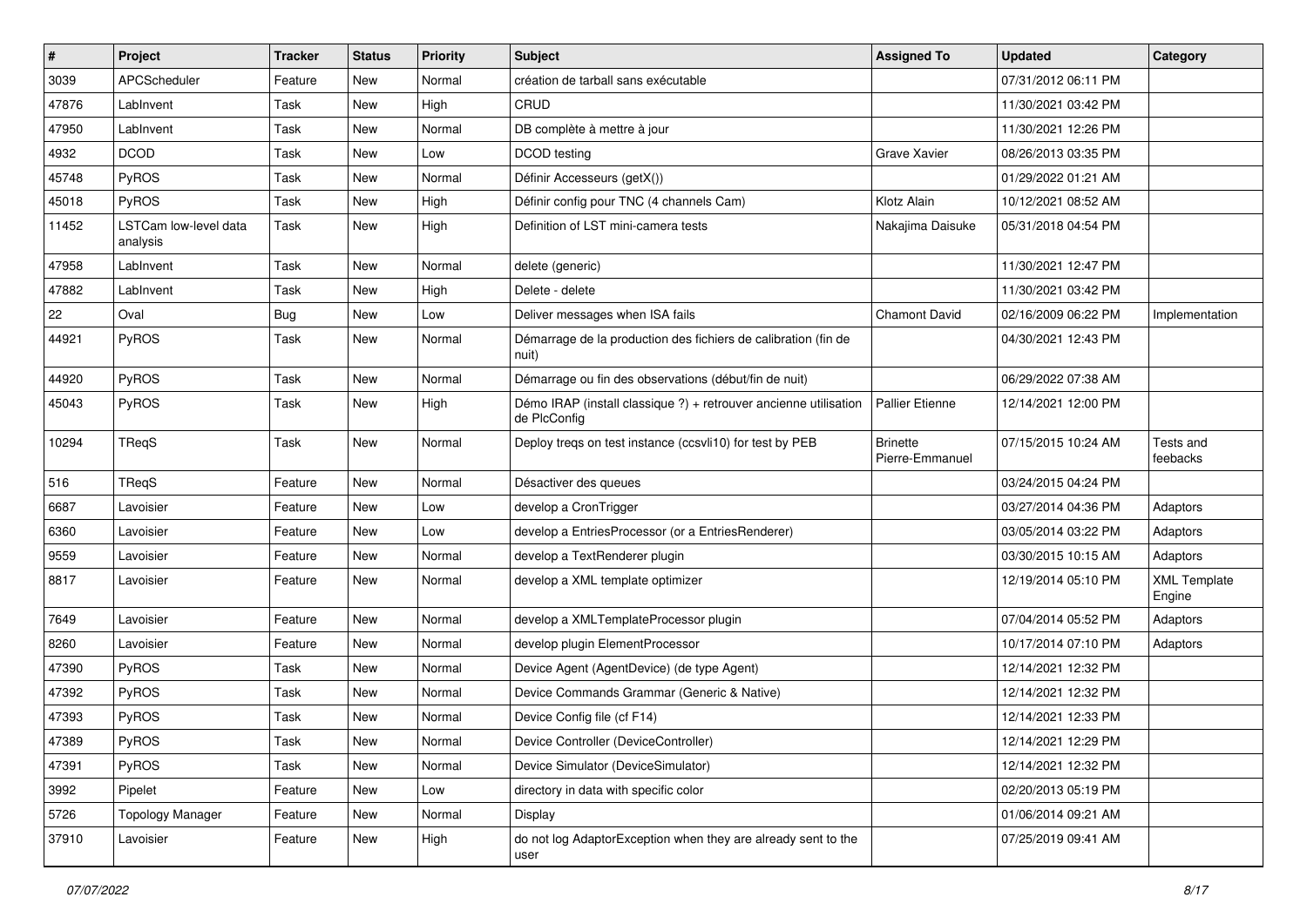| $\sharp$ | <b>Project</b>          | <b>Tracker</b> | <b>Status</b> | <b>Priority</b> | <b>Subject</b>                                                | <b>Assigned To</b>     | <b>Updated</b>      | Category                 |
|----------|-------------------------|----------------|---------------|-----------------|---------------------------------------------------------------|------------------------|---------------------|--------------------------|
| 47947    | LabInvent               | Task           | New           | High            | docker only                                                   |                        | 12/13/2021 11:07 AM |                          |
| 660      | ENX                     | Support        | New           | High            | Documentation                                                 | Legay Eric             | 05/27/2010 10:55 AM | Documentation            |
| 3954     | Pipelet                 | Task           | New           | Low             | Documentation: Environment cheat sheet                        |                        | 02/13/2013 11:00 AM |                          |
| 47441    | PyROS                   | Task           | New           | Normal          | DOSSIER DE DÉFINITION                                         |                        | 10/11/2021 11:32 AM |                          |
| 47446    | PyROS                   | Task           | New           | Normal          | <b>DOSSIER SSI</b>                                            |                        | 10/11/2021 11:32 AM |                          |
| 23257    | operations-portal-users | <b>Bug</b>     | New           | Normal          | Downtime notification admin page                              |                        | 10/25/2017 03:57 PM | Downtime<br>Notification |
| 425      | TReqS                   | Feature        | New           | Low             | Durée de vie des métadata                                     |                        | 03/24/2015 04:30 PM |                          |
| 7655     | <b>AGATA DAQ</b>        | Bug            | New           | Normal          | E-log                                                         |                        | 07/08/2014 09:46 AM |                          |
| 10273    | <b>PEM</b>              | Feature        | New           | Normal          | Easier configuration process                                  |                        | 07/01/2015 11:11 AM |                          |
| 47952    | LabInvent               | Task           | New           | High            | Ecran d'accueil à restructurer                                |                        | 11/30/2021 03:43 PM |                          |
| 423      | TReqS                   | Feature        | New           | High            | Écrire une toolbox pour administration                        |                        | 03/24/2015 04:40 PM |                          |
| 5799     | <b>AGATA DAQ</b>        | Feature        | New           | High            | ELOG not available from GSI guest network                     | Aubert Yann            | 01/15/2014 05:54 PM |                          |
| 6325     | Lavoisier               | Feature        | New           | Low             | enable limiting the maximum output size                       |                        | 03/24/2014 10:40 AM | Engine                   |
| 9086     | Lavoisier               | Feature        | New           | High            | enable refreshing all notifiable caches with one single click |                        | 02/09/2015 12:37 PM | Console                  |
| 5377     | <b>CLASS</b>            | Feature        | New           | Low             | enrichment factory                                            |                        | 10/21/2013 03:15 PM |                          |
| 44986    | PyROS                   | Task           | New           | Normal          | ENTITIES (& properties) to be defined                         |                        | 05/04/2021 12:25 PM |                          |
| 44968    | PyROS                   | Task           | New           | Normal          | ENTITIES (& properties) to be defined                         |                        | 05/03/2021 11:38 AM |                          |
| 48289    | PyROS                   | Task           | New           | Normal          | Entity (AgentDevice class)                                    |                        | 12/14/2021 12:32 PM |                          |
| 48288    | PyROS                   | Task           | New           | Normal          | Entity (DeviceController class)                               |                        | 12/14/2021 12:31 PM |                          |
| 10314    | <b>PEM</b>              | Bug            | New           | High            | Environment compliant with CLI                                |                        | 07/07/2015 09:57 AM |                          |
| 5592     | <b>DCOD</b>             | <b>Bug</b>     | New           | Low             | environment test missing in ./configure                       |                        | 11/29/2013 11:19 AM |                          |
| 8669     | <b>DCOD</b>             | <b>Bug</b>     | New           | Normal          | error during compilation                                      |                        | 12/05/2014 06:19 PM |                          |
| 10313    | <b>PEM</b>              | Bug            | New           | Normal          | Error message to change !                                     |                        | 07/07/2015 09:51 AM |                          |
| 9799     | Lavoisier               | Feature        | New           | Normal          | esxl function missing : add-duration                          |                        | 04/30/2015 11:00 AM |                          |
| 4871     | Lavoisier               | Feature        | New           | Low             | ExcelSerializer                                               |                        | 03/24/2014 10:26 AM | Adaptors                 |
| 45799    | PyROS                   | Task           | New           | Normal          | Execute TESTS on commit/push (new script PUSH)                | <b>Pallier Etienne</b> | 07/19/2021 08:54 AM |                          |
| 44999    | PyROS                   | Task           | New           | Normal          | Execution                                                     |                        | 12/14/2021 12:35 PM |                          |
| 44991    | PyROS                   | Task           | New           | Normal          | Execution                                                     |                        | 05/04/2021 12:30 PM |                          |
| 5051     | Lavoisier               | Support        | New           | Normal          | Explain cache trigger workflow                                | Lequeux Olivier        | 09/13/2013 10:36 AM | Doc                      |
| 34       | Oval                    | Feature        | New           | Normal          | Extend input/output control                                   | Chamont David          | 02/16/2009 07:27 PM | Implementation           |
| 36       | Oval                    | Feature        | New           | Low             | Extend tasks with begin/end directory commands                | Chamont David          | 02/16/2009 07:42 PM | Other                    |
| 46782    | PyROS                   | Task           | New           | Normal          | F03 - EXIGENCES satisfaites (+ tests mis à jour)              |                        | 09/14/2021 02:43 PM |                          |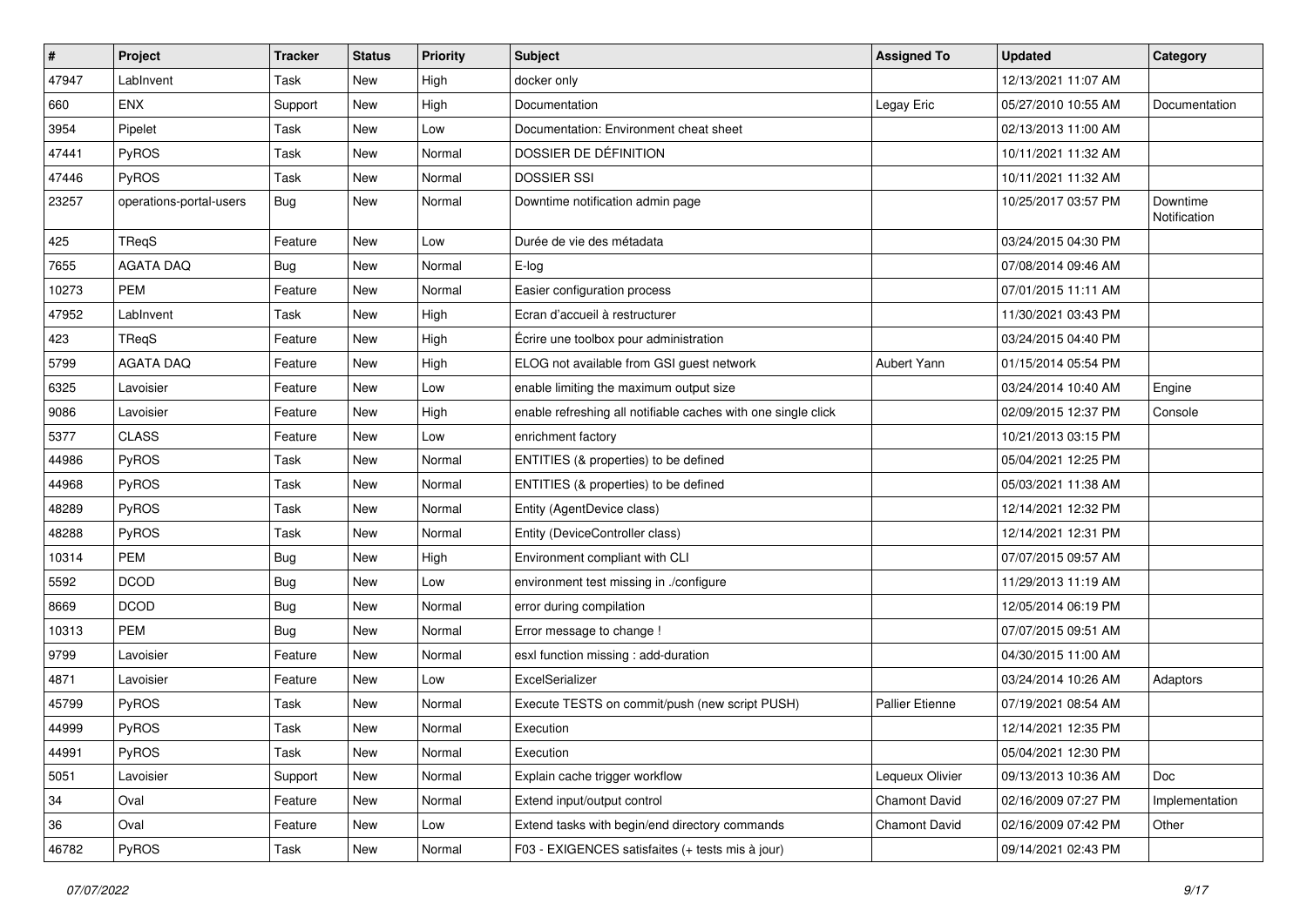| $\sharp$ | <b>Project</b>          | <b>Tracker</b> | <b>Status</b> | <b>Priority</b> | <b>Subject</b>                                                                                           | <b>Assigned To</b>  | <b>Updated</b>                          | Category |
|----------|-------------------------|----------------|---------------|-----------------|----------------------------------------------------------------------------------------------------------|---------------------|-----------------------------------------|----------|
| 46783    | PyROS                   | Task           | New           | Normal          | F04 - EXIGENCES satisfaites (+ tests mis à jour)                                                         |                     | 09/14/2021 02:43 PM                     |          |
| 47409    | PyROS                   | Task           | New           | Normal          | F06 FUNCTIONAL Tests                                                                                     |                     | 10/11/2021 10:10 AM                     |          |
| 46785    | PyROS                   | Task           | New           | Normal          | F07 - EXIGENCES satisfaites (+ tests mis à jour)                                                         |                     | 09/14/2021 02:44 PM                     |          |
| 47410    | PyROS                   | Task           | New           | Normal          | <b>F07 FUNCTIONAL Tests</b>                                                                              |                     | 10/11/2021 10:10 AM                     |          |
| 46786    | PyROS                   | Task           | New           | Normal          | F08 - EXIGENCES satisfaites (+ tests mis à jour)                                                         |                     | 09/14/2021 02:45 PM                     |          |
| 47411    | PyROS                   | Task           | <b>New</b>    | Normal          | <b>F08 FUNCTIONAL Tests</b>                                                                              |                     | 10/11/2021 10:10 AM                     |          |
| 47413    | PyROS                   | Task           | <b>New</b>    | Normal          | F10 FUNCTIONAL Tests                                                                                     |                     | 10/11/2021 10:10 AM                     |          |
| 47414    | PyROS                   | Task           | New           | Normal          | <b>F11 FUNCTIONAL Tests</b>                                                                              |                     | 10/11/2021 10:10 AM                     |          |
| 47415    | PyROS                   | Task           | New           | Normal          | F12 FUNCTIONAL Tests                                                                                     |                     | 10/11/2021 10:11 AM                     |          |
| 47416    | PyROS                   | Task           | New           | Normal          | F13 FUNCTIONAL Tests                                                                                     |                     | 10/11/2021 10:11 AM                     |          |
| 46789    | <b>PyROS</b>            | Task           | New           | Normal          | F15 - EXIGENCES satisfaites (+ tests mis à jour)                                                         |                     | 09/14/2021 02:47 PM                     |          |
| 47418    | PyROS                   | Task           | <b>New</b>    | Normal          | F15 FUNCTIONAL Tests                                                                                     |                     | 10/11/2021 10:11 AM                     |          |
| 46790    | PyROS                   | Task           | New           | Normal          | F16 - EXIGENCES satisfaites (+ tests mis à jour)                                                         |                     | 09/14/2021 02:47 PM                     |          |
| 47419    | PyROS                   | Task           | New           | Normal          | F16 FUNCTIONAL Tests                                                                                     |                     | 10/11/2021 10:11 AM                     |          |
| 6062     | <b>CLASS</b>            | <b>Bug</b>     | New           | Normal          | FabricationPLant Parallelisation (in CLASS.cxx)                                                          |                     | 02/10/2014 11:59 AM                     |          |
| 44732    | Atrium - IPNO           | Story          | New           | Normal          | Fermeture du projet ?                                                                                    | Poux Veronique      | 04/21/2021 07:56 AM                     |          |
| 7566     | Lavoisier               | <b>Bug</b>     | New           | Low             | fields of view "form" are disabled when they have default value                                          |                     | 06/27/2014 04:53 PM                     | Console  |
| 8668     | <b>DCOD</b>             | Feature        | New           | Normal          | filterdiff is missing                                                                                    |                     | 12/05/2014 06:17 PM                     |          |
| 47885    | LabInvent               | Task           | New           | Normal          | filtrage (voir formulaire index)                                                                         |                     | 11/30/2021 01:30 PM                     |          |
| 47877    | LabInvent               | Task           | New           | High            | find (search)                                                                                            |                     | 11/30/2021 03:43 PM                     |          |
| 2076     | LC <sub>2</sub>         | Feature        | New           | Low             | Finer grained report for boot Crocus script                                                              |                     | 10/11/2011 02:18 PM                     |          |
| 49888    | PyROS                   | Task           | New           | Normal          | Firewall                                                                                                 |                     | 03/16/2022 04:48 PM                     |          |
| 7465     | Lavoisier               | <b>Bug</b>     | New           | Normal          | fix all the relative URL used by the web console                                                         |                     | 06/17/2014 04:57 PM                     | Console  |
| 44902    | PyROS                   | Task           | New           | Normal          | Fix raw data                                                                                             |                     | 12/15/2021 07:33 AM                     |          |
| 7040     | <b>Topology Manager</b> | <b>Bug</b>     | New           | Normal          | Fixing configure                                                                                         |                     | 04/30/2014 03:46 PM                     | Core TM  |
| 186      | RIsngCons               | Feature        | New           | Normal          | Flood limit                                                                                              | <b>Puel Mattieu</b> | 10/07/2009 01:07 PM                     |          |
| 47883    | LabInvent               | Task           | New           | Normal          | formulaire de recherche multi-critères                                                                   |                     | 11/30/2021 01:30 PM                     |          |
| 7379     | <b>CLASS</b>            | Feature        | New           | Normal          | FrontEnd                                                                                                 |                     | MOUGINOT Baptiste   06/11/2014 11:05 AM |          |
| 47401    | PyROS                   | Task           | New           | Normal          | FUNCTIONAL TESTS - Each FEATURE functional tests                                                         |                     | 10/11/2021 11:42 AM                     |          |
| 51513    | PyROS                   | Task           | New           | Normal          | General algorithm (ternary mode, status, routine processing,<br>commands processing, exceptions dealing) | Pallier Etienne     | 06/29/2022 07:37 AM                     |          |
| 45552    | PyROS                   | Task           | New           | Normal          | General configuration integration                                                                        |                     | 03/15/2022 11:15 PM                     |          |
| 49120    | PyROS                   | Task           | New           | Normal          | General Design (structure, design, responsive, CSS)                                                      |                     | 06/29/2022 07:18 AM                     |          |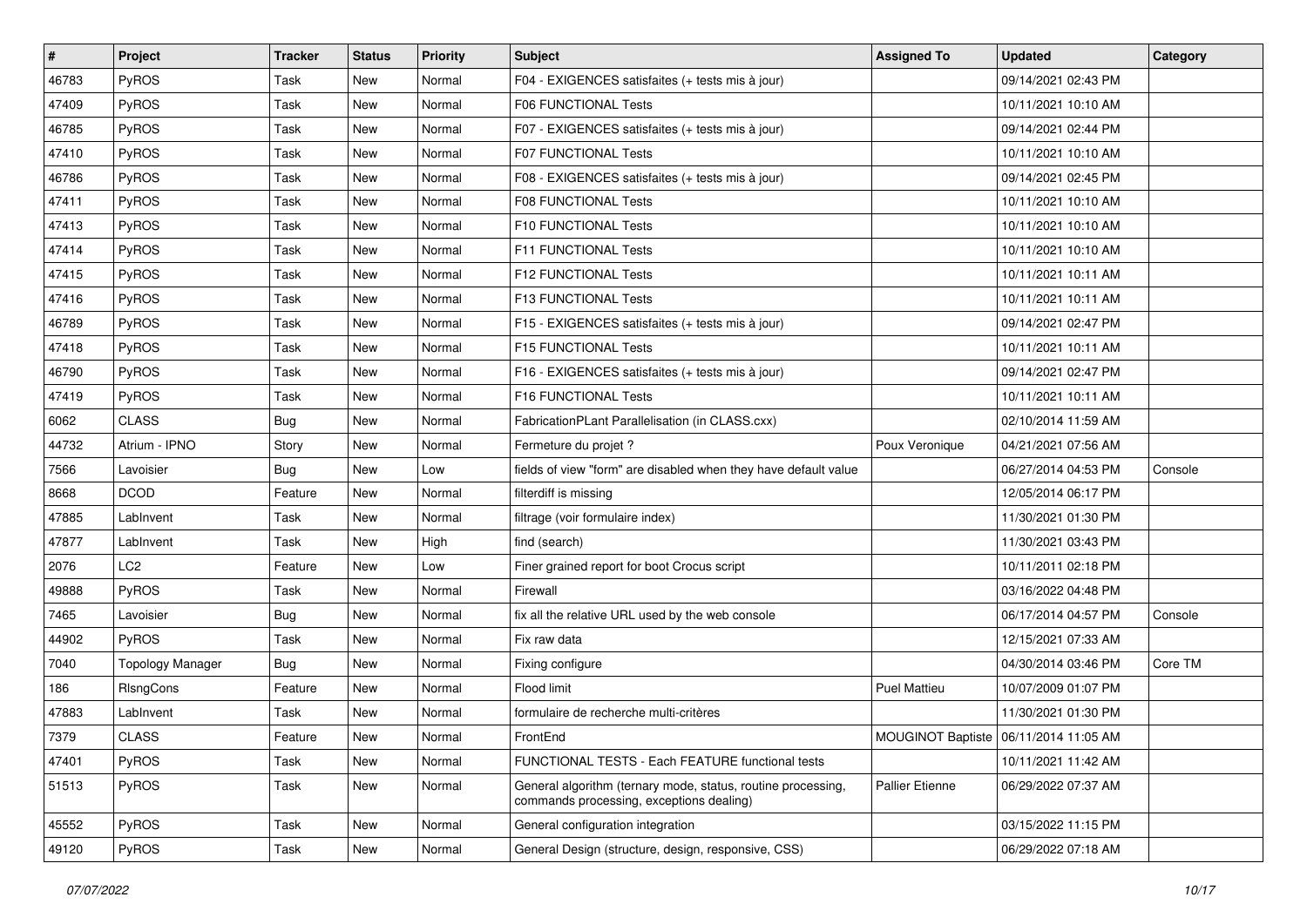| $\sharp$ | <b>Project</b>           | <b>Tracker</b> | <b>Status</b> | <b>Priority</b> | <b>Subject</b>                                                                                     | <b>Assigned To</b>                 | <b>Updated</b>      | Category                      |
|----------|--------------------------|----------------|---------------|-----------------|----------------------------------------------------------------------------------------------------|------------------------------------|---------------------|-------------------------------|
| 48279    | PyROS                    | Task           | New           | Normal          | General LOGGING (fichiers texte, écran en mode debug)                                              |                                    | 03/16/2022 04:45 PM |                               |
| 7736     | <b>Topology Manager</b>  | <b>Bug</b>     | New           | High            | Generate electronic config files without GTS                                                       | Legay Eric                         | 09/22/2014 05:12 PM | GUI                           |
| 45000    | PyROS                    | Task           | New           | High            | Generic commands grammar description & management                                                  |                                    | 05/06/2021 05:05 PM |                               |
| 659      | <b>ENX</b>               | Feature        | New           | Normal          | Gestion des arbres DOM                                                                             |                                    | 01/16/2013 11:33 AM | <b>ENX Core</b>               |
| 44901    | PyROS                    | Task           | New           | Normal          | Get PLC mode changes (off/manu/auto) and alarms (intrusion,<br>e stop), and save them              |                                    | 12/15/2021 07:33 AM |                               |
| 44971    | PyROS                    | Task           | <b>New</b>    | Normal          | Get the list of sequences to be planned                                                            |                                    | 05/03/2021 11:43 AM |                               |
| 49136    | PyROS                    | Task           | New           | Normal          | GF03-INFRA - Logging integration (general logs & agents)                                           |                                    | 06/29/2022 07:25 AM |                               |
| 748      | Pipelet                  | Feature        | New           | Low             | Git and CVS repositories                                                                           | Le Jeune Maude                     | 03/11/2011 11:41 AM |                               |
| 35       | Oval                     | Feature        | New           | Normal          | Give less importance to the build step                                                             | Chamont David                      | 02/16/2009 07:41 PM | Documentation                 |
| 49890    | PyROS                    | Task           | New           | Normal          | Global Start & Stop (safe)                                                                         |                                    | 03/16/2022 04:52 PM |                               |
| 7385     | <b>CLASS</b>             | Feature        | New           | High            | <b>GUI devellopment</b>                                                                            | <b>LENIAU Baptiste</b>             | 04/29/2015 12:15 PM |                               |
| 49876    | PyROS                    | Task           | New           | Normal          | Guitastro integration                                                                              |                                    | 03/16/2022 07:28 AM |                               |
| 5684     | <b>AGATA DAQ</b>         | Support        | New           | High            | Hard drive of anode                                                                                | Aubert Yann                        | 01/06/2014 09:24 AM |                               |
| 49887    | PyROS                    | Task           | New           | Normal          | Hardware                                                                                           |                                    | 03/16/2022 04:47 PM |                               |
| 45048    | PyROS                    | Task           | New           | Normal          | HARDWARE DEVICES definition, test, config, management                                              |                                    | 10/08/2021 05:51 PM |                               |
| 47403    | PyROS                    | Task           | New           | Normal          | <b>HIGH LEVEL FUNCTION TESTS - Transversal functionalities</b><br>TESTs involving several features |                                    | 10/11/2021 10:08 AM |                               |
| 631      | ftsmonitor               | Feature        | New           | Low             | History of a DN access                                                                             |                                    | 10/22/2010 10:10 AM |                               |
| 9558     | TReqS                    | <b>Bug</b>     | New           | Normal          | hpss_cache                                                                                         | <b>Brinette</b><br>Pierre-Emmanuel | 04/14/2015 04:15 PM |                               |
| 9491     | JEM-EUSO                 | Support        | New           | Normal          | I need to access also to AWG Euso balloon documents                                                |                                    | 03/18/2015 03:36 PM |                               |
| 5009     | Lavoisier                | Feature        | New           | Low             | <b>ICalRenderer</b>                                                                                |                                    | 01/21/2014 06:02 PM | Adaptors                      |
| 5008     | Lavoisier                | Feature        | New           | Low             | <b>ICalSerializer</b>                                                                              |                                    | 01/21/2014 06:01 PM | Adaptors                      |
| 4937     | <b>DCOD</b>              | Feature        | New           | Low             | Implement Hobbit/Zabbix scripts                                                                    | Grave Xavier                       | 08/27/2013 11:19 AM |                               |
| 4934     | Lavoisier                | Feature        | New           | Low             | implement some additional cache adaptors                                                           |                                    | 02/07/2014 04:59 PM | Adaptors                      |
| 8405     | Lavoisier                | Feature        | New           | Normal          | implement XPath function choose not null(arg1, arg2)                                               |                                    | 10/30/2014 02:21 PM | Engine                        |
| 26907    | Lavoisier                | Feature        | New           | Normal          | implement XPath function format-number()                                                           |                                    | 01/10/2018 03:18 PM | <b>XML Template</b><br>Engine |
| 45051    | PyROS                    | Task           | New           | Normal          | Implémenter le protocole Indi avec une classe<br><b>DeviceControllerIndi</b>                       |                                    | 05/06/2021 05:05 PM |                               |
| 742      | SphereLib                | Task           | New           | Normal          | Import des binaires fits                                                                           | Le Jeune Maude                     | 06/09/2010 07:24 PM |                               |
| 2109     | LPC Service Informatique | Support        | New           | Low             | imprimantes                                                                                        | Jammes Fabrice                     | 10/19/2011 10:12 AM |                               |
| 11484    | Lavoisier                | Feature        | New           | Low             | improve command "lavoisier-upgrade.sh"                                                             |                                    | 04/10/2018 11:06 AM |                               |
| 8241     | Lavoisier                | Feature        | New           | Normal          | improve dropdown list of view "form"                                                               |                                    | 10/15/2014 06:05 PM | Engine                        |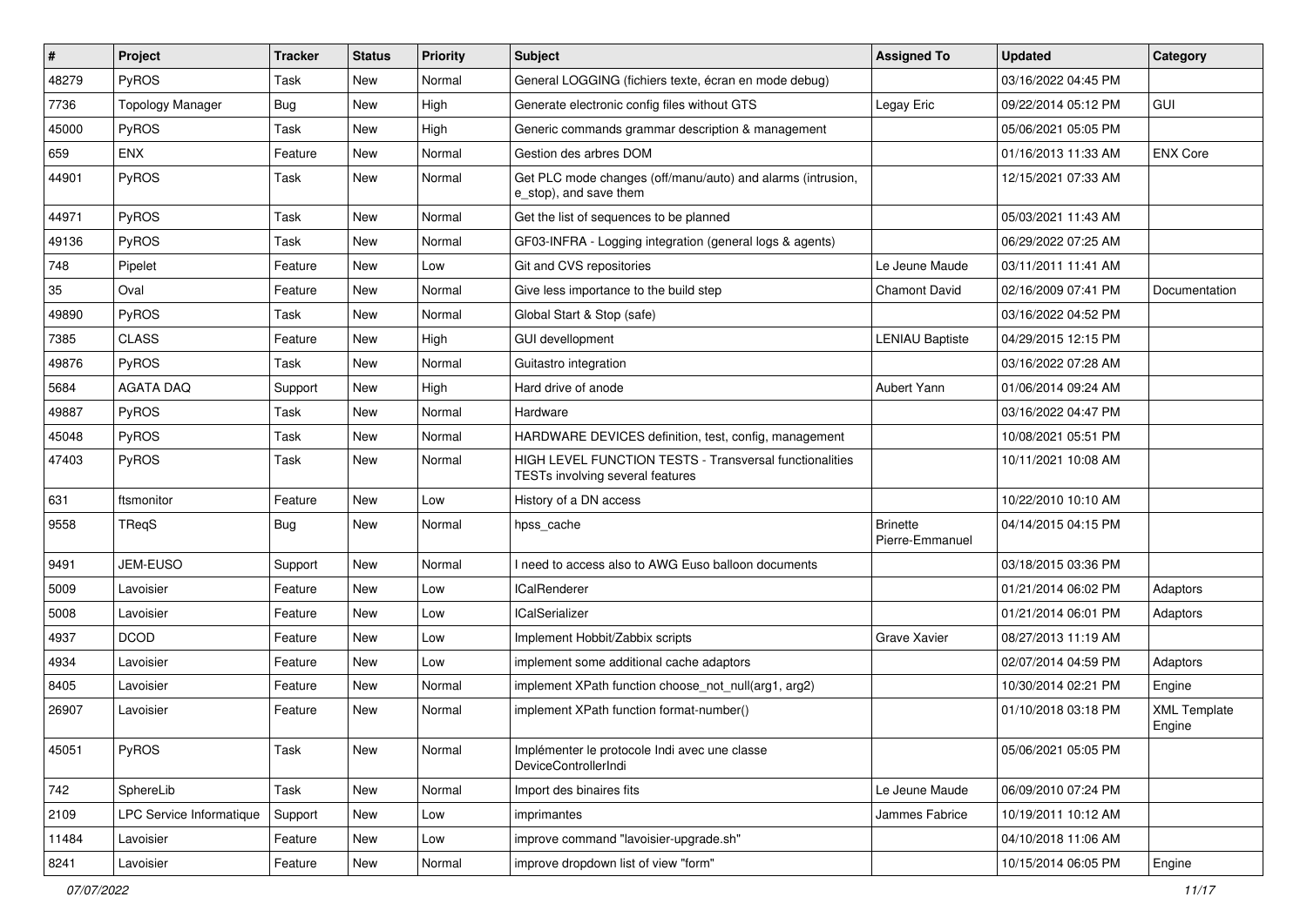| $\pmb{\#}$ | Project                 | <b>Tracker</b> | <b>Status</b> | <b>Priority</b> | <b>Subject</b>                                                                             | <b>Assigned To</b>     | <b>Updated</b>      | Category |
|------------|-------------------------|----------------|---------------|-----------------|--------------------------------------------------------------------------------------------|------------------------|---------------------|----------|
| 9467       | Lavoisier               | Feature        | New           | Normal          | improve flexibility of JSONRenderer                                                        |                        | 03/16/2015 01:54 PM | Adaptors |
| 13262      | C3F2                    | Bug            | <b>New</b>    | Normal          | improve management of Lomon parameters to explain non<br>convergence                       |                        | 05/02/2016 10:04 AM |          |
| 47942      | LabInvent               | Task           | <b>New</b>    | High            | index (generic)                                                                            |                        | 11/30/2021 03:48 PM |          |
| 47914      | LabInvent               | Task           | New           | High            | index (generic)                                                                            |                        | 11/30/2021 03:50 PM |          |
| 10315      | Lavoisier               | Feature        | New           | Normal          | Index size of IndexedFileCache plugin is limited by the max<br>number of inodes            |                        | 07/07/2015 10:12 AM | Adaptors |
| 45340      | PyROS                   | Task           | New           | Normal          | <b>INITIAL DATA (fixtures)</b>                                                             | Koralewski Alexis      | 12/14/2021 12:09 PM |          |
| 500        | <b>TRegS</b>            | Feature        | <b>New</b>    | Low             | Injecter les information d'opération vers COLLOS                                           |                        | 03/24/2015 04:29 PM |          |
| 47926      | LabInvent               | Task           | New           | High            | Instance DEMO docker - à installer sur hyp2 puis sur VM<br>pweb3                           |                        | 12/13/2021 11:07 AM |          |
| 48223      | LabInvent               | Task           | New           | Normal          | instance perso (docker)                                                                    |                        | 12/13/2021 11:08 AM |          |
| 49137      | PyROS                   | Task           | <b>New</b>    | Normal          | Integration Guitastro lib                                                                  | Klotz Alain            | 02/02/2022 03:27 PM |          |
| 47402      | PyROS                   | Task           | New           | Normal          | <b>INTEGRATION TESTS - FEATURES integration tests with</b><br>each other                   |                        | 10/11/2021 10:07 AM |          |
| 959        | SphereLib               | Feature        | New           | Low             | intégrer ginp                                                                              |                        | 10/06/2010 11:30 AM |          |
| 5199       | <b>RENOIR</b> chat      | Task           | <b>New</b>    | Low             | lpython notebook                                                                           | Zoubian Julien         | 10/03/2013 12:59 AM |          |
| 48784      | <b>XLDP</b>             | <b>Bug</b>     | <b>New</b>    | Normal          | Jobs en erreurs depuis le 19/01 19h30                                                      |                        | 01/20/2022 10:12 AM |          |
| 5201       | <b>RENOIR</b> chat      | Task           | New           | Low             | Julia: a fast dynamic language for technical computing                                     | Zoubian Julien         | 10/03/2013 02:40 AM |          |
| 5198       | <b>RENOIR</b> chat      | Task           | New           | Low             | Laboratory for visual learning (LVL)                                                       | Zoubian Julien         | 10/03/2013 12:56 AM |          |
| 48284      | PyROS                   | Task           | New           | Normal          | Lancement auto et gestion des Components associés (qui sont<br>aussi des DeviceController) |                        | 12/14/2021 12:20 PM |          |
| 48285      | <b>PyROS</b>            | Task           | New           | Normal          | Lancement auto et gestion du DeviceController associé                                      |                        | 12/14/2021 12:22 PM |          |
| 5719       | <b>Topology Manager</b> | Feature        | New           | Low             | Launching server easily                                                                    | Dosme Nicolas          | 01/09/2014 03:53 PM | Core TM  |
| 8240       | Lavoisier               | Feature        | New           | Normal          | LDAPConnector/LDIFSerializer should generate data in DSML<br>format                        |                        | 10/15/2014 06:02 PM | Adaptors |
| 44366      | PyROS                   | Task           | New           | Normal          | Licence (GPL)                                                                              | <b>Pallier Etienne</b> | 04/29/2021 10:50 AM |          |
| 44362      | PyROS                   | Task           | New           | High            | Lier commits à tasks (commit auto close tasks)                                             | <b>Pallier Etienne</b> | 03/29/2021 03:49 PM |          |
| 47934      | LabInvent               | Task           | New           | High            | LIFECYCLE (Status) : CREATED => (TBO) => VALIDATED =><br>TBA => ARCHIVED                   |                        | 11/30/2021 03:43 PM |          |
| 87         | RIsngCons               | Feature        | New           | Low             | Limiter la taille du cache                                                                 |                        | 03/30/2009 03:32 PM |          |
| 47440      | PyROS                   | Task           | New           | Normal          | <b>LIVRABLES</b>                                                                           |                        | 10/11/2021 11:29 AM |          |
| 8262       | Pipelet                 | Feature        | New           | Normal          | LocalRepository: recursive search of segment source script                                 |                        | 10/19/2014 05:13 PM |          |
| 51514      | PyROS                   | Task           | New           | Normal          | <b>LOG</b>                                                                                 |                        | 06/29/2022 07:37 AM |          |
| 1337       | Pipelet                 | Task           | New           | Normal          | logged subprocess improvement                                                              |                        | 03/08/2011 09:07 PM |          |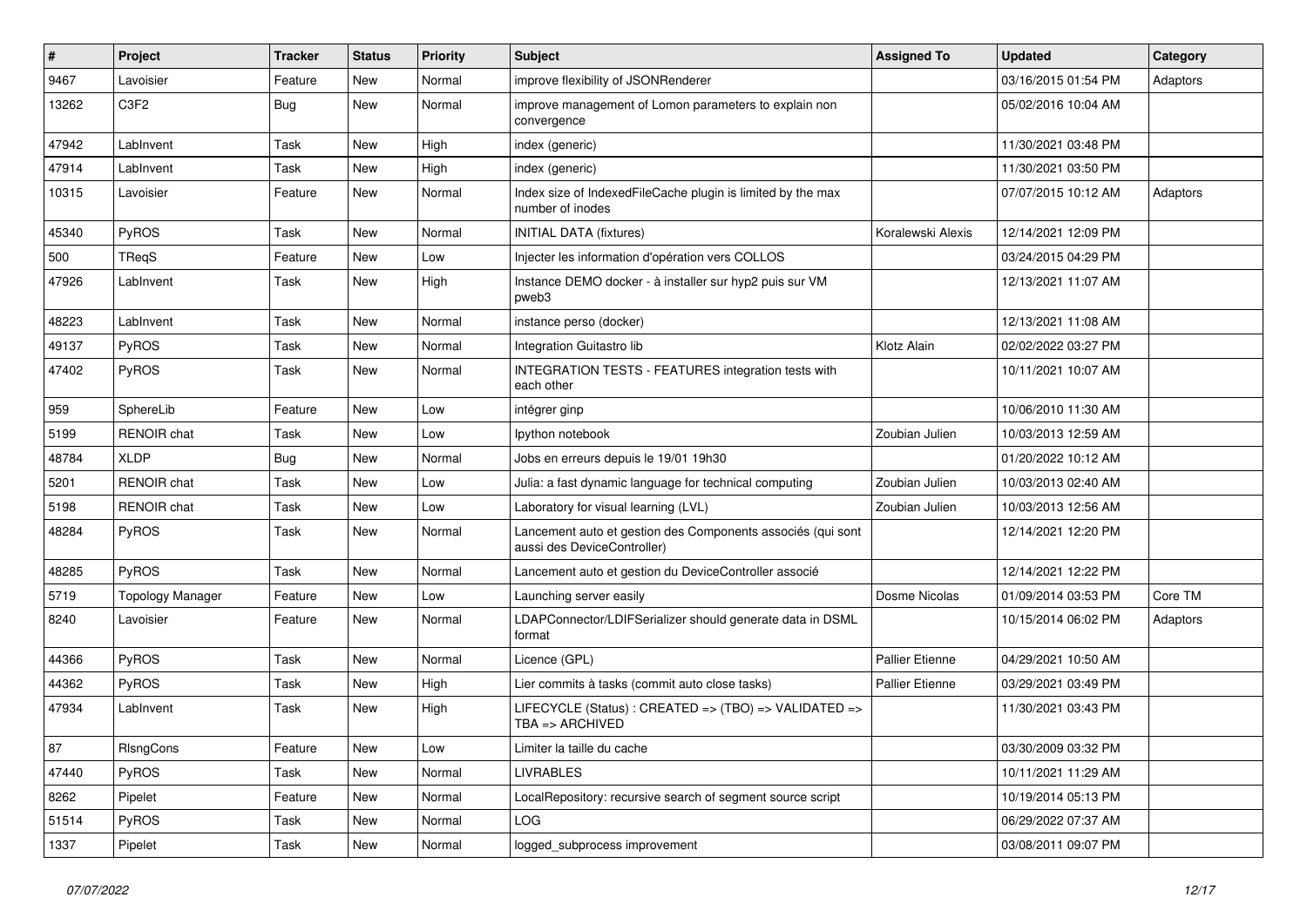| #     | Project                              | <b>Tracker</b> | <b>Status</b> | <b>Priority</b> | Subject                                                                                                                                              | <b>Assigned To</b>                 | <b>Updated</b>                          | Category                      |
|-------|--------------------------------------|----------------|---------------|-----------------|------------------------------------------------------------------------------------------------------------------------------------------------------|------------------------------------|-----------------------------------------|-------------------------------|
| 9534  | Pipelet                              | Feature        | <b>New</b>    | Normal          | logging of stdout and stderr                                                                                                                         |                                    | 03/25/2015 02:31 PM                     |                               |
| 8217  | Lavoisier                            | Bug            | New           | Normal          | Logo demo view seems broken                                                                                                                          |                                    | 10/13/2014 02:06 PM                     |                               |
| 31881 | Narval Standalone                    | Feature        | New           | Normal          | Logs de l'instance                                                                                                                                   | Théo Le Guen                       | 04/24/2018 03:59 PM                     |                               |
| 45004 | PyROS                                | Task           | New           | High            | MAIN CONFIG FILE - Décrire dans un fichier texte la<br>configuration complète d'une UNIT (monture) et tous ses<br>composants et instruments associés |                                    | 01/29/2022 01:25 AM                     |                               |
| 5447  | <b>ENX</b>                           | Bug            | <b>New</b>    | Low             | make distclean - DCOD                                                                                                                                | Legay Eric                         | 11/13/2013 04:05 PM                     | <b>ENX Core</b>               |
| 45046 | PyROS                                | Task           | New           | Normal          | Manual mode                                                                                                                                          |                                    | 12/14/2021 12:34 PM                     |                               |
| 47444 | PyROS                                | Task           | New           | Normal          | MANUELS UTILISATION, INSTALLATION, ET MAINTENANCE                                                                                                    |                                    | 10/11/2021 11:31 AM                     |                               |
| 5688  | Electronic Control and<br>Monitoring | Task           | New           | Low             | Mercurialiser configuration files                                                                                                                    | Legay Eric                         | 12/19/2013 09:59 AM                     |                               |
| 44867 | PyROS                                | Task           | New           | High            | Mettre les TASKS dans la version v0.1 prévue pour juin, dans<br>doc-specs et dans redmine (puis planifier aussi les autres<br>versions futures)      | <b>Pallier Etienne</b>             | 05/06/2021 06:19 PM                     |                               |
| 44329 | PyROS                                | Task           | <b>New</b>    | High            | Migration gitlab sur IN2P3                                                                                                                           |                                    | 12/14/2021 12:08 PM                     |                               |
| 767   | SphereLib                            | Task           | New           | Normal          | Mise au propre des include de la lib                                                                                                                 |                                    | 06/16/2010 11:36 AM                     |                               |
| 47873 | LabInvent                            | Task           | New           | Normal          | Model (Entity & Table)                                                                                                                               |                                    | 12/01/2021 09:37 AM                     |                               |
| 7486  | <b>Topology Manager</b>              | Feature        | New           | Normal          | Modification of information                                                                                                                          |                                    | 06/19/2014 02:41 PM                     | GUI                           |
| 48758 | LabInvent                            | Task           | <b>New</b>    | Immediate       | Modifs demandées par C. Feugeade le 18/1/22                                                                                                          | <b>Pallier Etienne</b>             | 01/19/2022 04:22 PM                     |                               |
| 42    | <b>ENX</b>                           | Feature        | New           | Urgent          | Module ID Handler                                                                                                                                    |                                    | 06/05/2013 02:27 PM                     | <b>ENX Core</b>               |
| 44998 | <b>PyROS</b>                         | Task           | New           | Normal          | Monitoring: Check & log continuously instrument (or telescope)<br>status                                                                             |                                    | 12/14/2021 12:33 PM                     |                               |
| 44990 | PyROS                                | Task           | <b>New</b>    | Normal          | Monitoring: Check & log continuously Telescope and<br>instruments status, and make a general synthesis                                               |                                    | 05/04/2021 12:30 PM                     |                               |
| 9548  | TReqS                                | Task           | <b>New</b>    | Normal          | Move doc from git project to elsewhere                                                                                                               | <b>Brinette</b><br>Pierre-Emmanuel | 03/27/2015 09:59 AM                     | Dev. and build<br>settings    |
| 9789  | <b>CLASS</b>                         | Feature        | New           | Normal          | Multi Stream in EQM                                                                                                                                  |                                    | 04/29/2015 12:12 PM                     |                               |
| 9788  | <b>CLASS</b>                         | Feature        | New           | Normal          | Multi Stream in FabricationPlant                                                                                                                     |                                    | 04/29/2015 12:10 PM                     |                               |
| 9787  | <b>CLASS</b>                         | Feature        | <b>New</b>    | Normal          | Multi Stream in FabricationPlant/EQM                                                                                                                 |                                    | 04/29/2015 12:10 PM                     |                               |
| 10065 | <b>CLASS</b>                         | Support        | New           | Normal          | Multi-Threading in CLASS                                                                                                                             |                                    | 06/05/2015 11:30 AM                     |                               |
| 10227 | CLASS                                | Feature        | New           | Immediate       | MURE GUI                                                                                                                                             |                                    | MOUGINOT Baptiste   06/23/2015 01:36 PM |                               |
| 656   | <b>ENX</b>                           | Feature        | New           | Low             | named register                                                                                                                                       |                                    | 01/30/2013 03:59 PM                     | <b>ENX Core</b>               |
| 5527  | ENX                                  | Feature        | New           | Low             | Named register list                                                                                                                                  |                                    | 11/18/2013 05:30 PM                     | <b>Drivers</b>                |
| 27459 | Lavoisier                            | <b>Bug</b>     | New           | Normal          | namespace disappear when root node is renamed                                                                                                        | Reynaud Sylvain                    | 01/31/2018 02:44 PM                     | <b>XML Template</b><br>Engine |
| 35692 | Lavoisier                            | Bug            | New           | Normal          | namespace not removed for a given use-case                                                                                                           |                                    | 11/27/2018 05:35 PM                     |                               |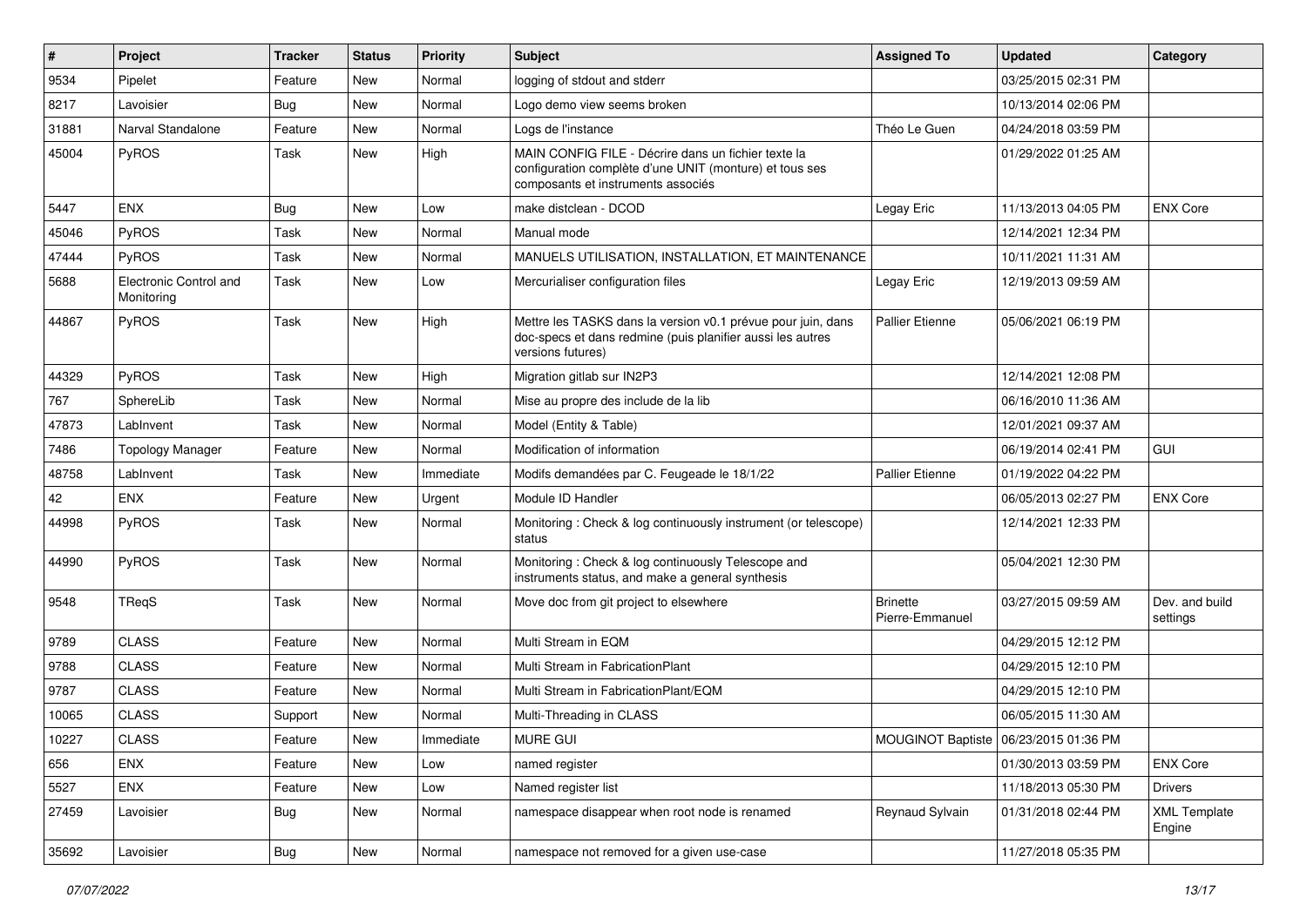| $\vert$ # | Project                 | <b>Tracker</b> | <b>Status</b> | <b>Priority</b> | <b>Subject</b>                                                                                                                             | <b>Assigned To</b>     | <b>Updated</b>      | Category                         |
|-----------|-------------------------|----------------|---------------|-----------------|--------------------------------------------------------------------------------------------------------------------------------------------|------------------------|---------------------|----------------------------------|
| 7490      | <b>Topology Manager</b> | <b>Bug</b>     | New           | Normal          | Needed libp42.so.1                                                                                                                         |                        | 06/19/2014 11:15 PM | Core TM                          |
| 4788      | RENOIR chat             | Task           | New           | Low             | Nemo3 / SuperNemo experiments                                                                                                              |                        | 07/09/2013 06:26 PM |                                  |
| 49885     | <b>PyROS</b>            | Task           | New           | Normal          | <b>Network</b>                                                                                                                             |                        | 03/16/2022 04:46 PM |                                  |
| 9790      | <b>CLASS</b>            | Feature        | New           | High            | neutron & y Spectrum calculation                                                                                                           |                        | 04/29/2015 12:15 PM |                                  |
| 45040     | PyROS                   | Task           | New           | High            | NEW Agent v2 basé sur new config yaml (base pour F09)                                                                                      | <b>Pallier Etienne</b> | 01/29/2022 01:04 AM |                                  |
| 35044     | operations-portal-users | Feature        | New           | Normal          | New ROD dashboard                                                                                                                          |                        | 09/20/2018 10:42 AM | Dashboard                        |
| 1082      | Oval                    | Bug            | New           | Low             | <b>NO DIFF</b>                                                                                                                             |                        | 11/16/2010 11:44 AM | <b>Command Line</b><br>Interface |
| 10871     | <b>CLASS</b>            | Feature        | New           | Normal          | <b>Nominal Power</b>                                                                                                                       |                        | 09/10/2015 05:27 PM |                                  |
| 47886     | LabInvent               | Task           | <b>New</b>    | Urgent          | Notifications                                                                                                                              |                        | 11/30/2021 03:45 PM |                                  |
| 27570     | Lavoisier               | Feature        | <b>New</b>    | Normal          | Notified Trigger should bypass attribute @ignore-during                                                                                    |                        | 02/02/2018 03:05 PM | Engine                           |
| 8379      | Lavoisier               | <b>Bug</b>     | <b>New</b>    | Normal          | NullPointerException at startup                                                                                                            |                        | 10/28/2014 04:49 PM |                                  |
| 7073      | <b>Topology Manager</b> | Bug            | New           | Normal          | Off on GTS tree                                                                                                                            |                        | 05/07/2014 04:55 PM | Core TM                          |
| 44896     | PyROS                   | Task           | New           | Normal          | On peut consulter la liste des SP                                                                                                          |                        | 06/18/2021 03:17 PM |                                  |
| 44897     | PyROS                   | Task           | New           | Normal          | On peut voir la fiche détaillée d'un SP                                                                                                    |                        | 06/16/2021 11:29 AM |                                  |
| 44918     | PyROS                   | Task           | New           | Normal          | Optimiser : Agir sur le système en fonction des conditions<br>d'observation pour n'observer que quand la qualité du ciel est<br>suffisante |                        | 06/28/2022 09:58 PM |                                  |
| 3043      | APCScheduler            | Feature        | <b>New</b>    | Low             | option submit                                                                                                                              | Colley Jean-Marc       | 03/10/2016 12:43 PM |                                  |
| 517       | TReqS                   | Feature        | New           | Normal          | Outils d'administation pour Tregs                                                                                                          |                        | 03/24/2015 04:29 PM |                                  |
| 1083      | Oval                    | <b>Bug</b>     | New           | Immediate       | oval log -gui                                                                                                                              |                        | 11/16/2010 11:45 AM | <b>Command Line</b><br>Interface |
| 923       | Oval                    | Feature        | <b>New</b>    | Normal          | oval reset                                                                                                                                 | <b>Chamont David</b>   | 09/20/2010 05:16 PM | Other                            |
| 174       | Oval                    | Feature        | New           | High            | oval run -o                                                                                                                                | <b>Chamont David</b>   | 10/02/2009 02:47 PM | Run command                      |
| 47439     | PyROS                   | Task           | New           | Normal          | PA et PK CNES                                                                                                                              |                        | 01/31/2022 11:29 AM |                                  |
| 45791     | PyROS                   | Task           | New           | Normal          | PA1.1 (2022-03) - Présentations et Rapport Avancement                                                                                      |                        | 10/11/2021 11:14 AM |                                  |
| 47430     | PyROS                   | Task           | New           | Normal          | PA2.1 (2022-08) - Présentations et Rapport Avancement                                                                                      |                        | 10/11/2021 11:18 AM |                                  |
| 47431     | PyROS                   | Task           | New           | Normal          | PA2.2 (2022-10) - Présentations et Rapport Avancement                                                                                      |                        | 10/11/2021 11:19 AM |                                  |
| 47433     | PyROS                   | Task           | New           | Normal          | PA3.1 (2023-01) - Présentations et Rapport Avancement                                                                                      |                        | 10/11/2021 11:22 AM |                                  |
| 47435     | PyROS                   | Task           | New           | Normal          | PA3.2 (2023-02) - Présentations et Rapport Avancement                                                                                      |                        | 10/11/2021 11:22 AM |                                  |
| 47437     | PyROS                   | Task           | New           | Normal          | PA4.1 (2023-05) - Présentations et Rapport Avancement                                                                                      |                        | 10/11/2021 11:25 AM |                                  |
| 755       | SphereLib               | Feature        | New           | Normal          | Parallélisation de cat2mask                                                                                                                |                        | 06/14/2010 04:34 PM |                                  |
| 754       | SphereLib               | Feature        | New           | Normal          | Parallélisation de la routine apodize_mask                                                                                                 |                        | 06/14/2010 04:33 PM |                                  |
| 47884     | LabInvent               | Task           | New           | High            | partitionnement par Site (besoin IP2I/LMA)                                                                                                 |                        | 11/30/2021 03:43 PM |                                  |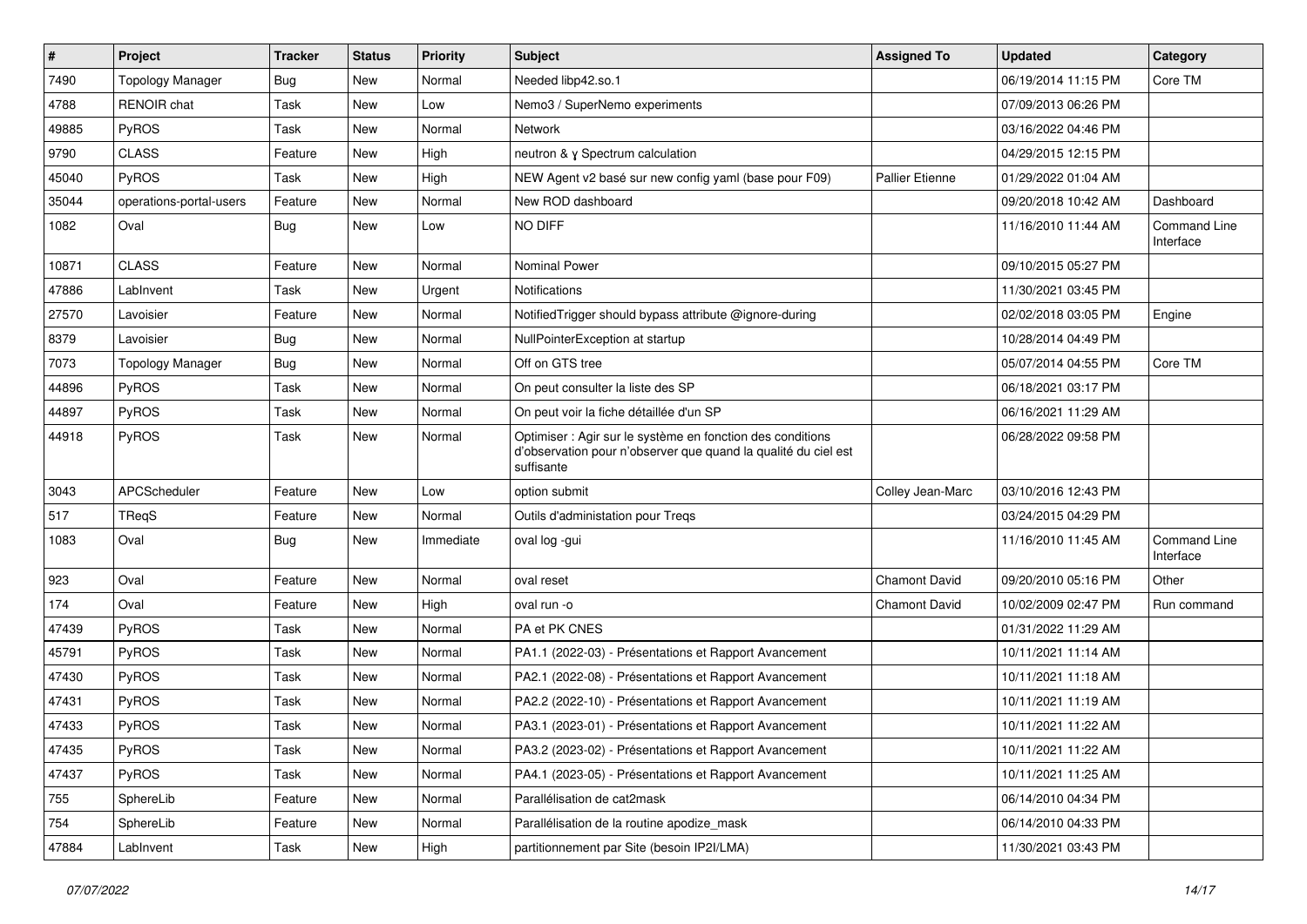| $\vert$ # | Project                 | <b>Tracker</b> | <b>Status</b> | <b>Priority</b> | <b>Subject</b>                                                            | <b>Assigned To</b>     | <b>Updated</b>      | Category                      |
|-----------|-------------------------|----------------|---------------|-----------------|---------------------------------------------------------------------------|------------------------|---------------------|-------------------------------|
| 47922     | LabInvent               | Task           | <b>New</b>    | Immediate       | Passer directement à v3.LAST (3.10.1)                                     |                        | 12/02/2021 04:45 PM |                               |
| 7046      | <b>Topology Manager</b> | <b>Bug</b>     | <b>New</b>    | Normal          | password hardcoded                                                        | Legay Eric             | 05/06/2014 09:54 AM | Core TM                       |
| 12961     | <b>PEM</b>              | Feature        | New           | Normal          | PEM version                                                               |                        | 03/24/2016 09:03 AM |                               |
| 12976     | <b>PEM</b>              | Feature        | <b>New</b>    | Low             | pem-sync co_pem                                                           |                        | 03/24/2016 05:00 PM |                               |
| 12975     | <b>PEM</b>              | Feature        | <b>New</b>    | Normal          | pem-sync co pem                                                           |                        | 03/24/2016 04:54 PM |                               |
| 12974     | <b>PEM</b>              | Feature        | New           | Normal          | pem-sync cp_pem                                                           |                        | 03/24/2016 04:52 PM |                               |
| 12962     | <b>PEM</b>              | Bug            | New           | Normal          | pem-sync list ???                                                         |                        | 03/24/2016 09:05 AM |                               |
| 12978     | <b>PEM</b>              | <b>Bug</b>     | New           | Low             | pem-sync pull                                                             |                        | 03/24/2016 05:11 PM |                               |
| 9528      | <b>IGOSat</b>           | Task           | <b>New</b>    | Normal          | phases projet                                                             |                        | 03/24/2015 03:58 PM |                               |
| 45047     | PyROS                   | Task           | New           | Normal          | Piloter le telescope en mode manuel depuis le Dashboard                   | <b>Pallier Etienne</b> | 12/14/2021 12:34 PM |                               |
| 45790     | PyROS                   | Task           | New           | Normal          | PK1 (2022-01) - Présentations + RA + Doc LIVRABLES                        |                        | 01/31/2022 11:33 AM |                               |
| 47428     | PyROS                   | Task           | New           | Normal          | PK2 (2022-06) - Présentations + RA + Doc LIVRABLES                        |                        | 01/31/2022 11:34 AM |                               |
| 47432     | PyROS                   | Task           | <b>New</b>    | Normal          | PK3 (2023-01) - Doc LIVRABLES (et Présentations)                          |                        | 10/11/2021 11:20 AM |                               |
| 47436     | PyROS                   | Task           | <b>New</b>    | Normal          | PK4 (2023-02) - Doc LIVRABLES (et Présentations)                          |                        | 10/11/2021 11:23 AM |                               |
| 47438     | PyROS                   | Task           | <b>New</b>    | Normal          | PK5 (2023-06) - Doc LIVRABLES (et Présentations)                          |                        | 10/11/2021 11:26 AM |                               |
| 47442     | PyROS                   | Task           | New           | Normal          | PLAN DE TESTS ET DE VALIDATIONS                                           |                        | 10/11/2021 11:33 AM |                               |
| 44972     | <b>PyROS</b>            | Task           | New           | Normal          | Planning triggers - each time the context is changed                      |                        | 05/03/2021 12:06 PM |                               |
| 388       | TRegS                   | Feature        | New           | High            | Possibilités d'interactions avec le serveur TReqS                         |                        | 03/24/2015 04:06 PM |                               |
| 33857     | Lavoisier               | Bug            | New           | Normal          | post-processors namespace mapping must be defined in view                 |                        | 06/18/2018 01:29 PM | Engine                        |
| 45041     | PyROS                   | Task           | <b>New</b>    | Normal          | Pouvoir télécharger zip ou faire clone depuis gitlab sans se<br>connecter | Pallier Etienne        | 05/06/2021 04:05 PM |                               |
| 5329      | <b>CLASS</b>            | Feature        | New           | Low             | Power density                                                             |                        | 10/14/2013 05:58 PM |                               |
| 26766     | Lavoisier               | Bug            | New           | Low             | prefix-namespace mapping is moved to the wrong node                       | Reynaud Sylvain        | 01/03/2018 05:32 PM | <b>XML Template</b><br>Engine |
| 2118      | LC2                     | Feature        | New           | Low             | Prepare the Command Line Interface of validator to parse<br>rdRam         | Lafage Vincent         | 10/20/2011 04:20 PM |                               |
| 16627     | CC-IN2P3                | <b>Bug</b>     | <b>New</b>    | Urgent          | prise cassée bureau 311 b                                                 |                        | 01/12/2017 02:27 PM |                               |
| 7483      | Topology Manager        | Feature        | New           | Normal          | Protect modification                                                      |                        | 06/19/2014 02:27 PM | <b>GUI</b>                    |
| 1003      | SphereLib               | Bug            | New           | Normal          | ps detection                                                              |                        | 10/15/2010 01:51 PM |                               |
| 8995      | SphereLib               | <b>Bug</b>     | New           | High            | python2.7-config                                                          |                        | 01/28/2015 04:21 PM |                               |
| 2644      | ENX                     | Feature        | New           | Low             | Que faire en cas de multiple connexion sans quit                          |                        | 01/22/2013 05:04 PM | <b>ENX Core</b>               |
| 45756     | PyROS                   | Task           | New           | Normal          | QUOTA & PRIO - Gestion du quota et de la priorité                         |                        | 10/11/2021 10:35 AM |                               |
| 47903     | LabInvent               | Task           | <b>New</b>    | Urgent          | Rappels automatiques pour les suivis récurrents (périodiques)             |                        | 12/01/2021 11:17 AM |                               |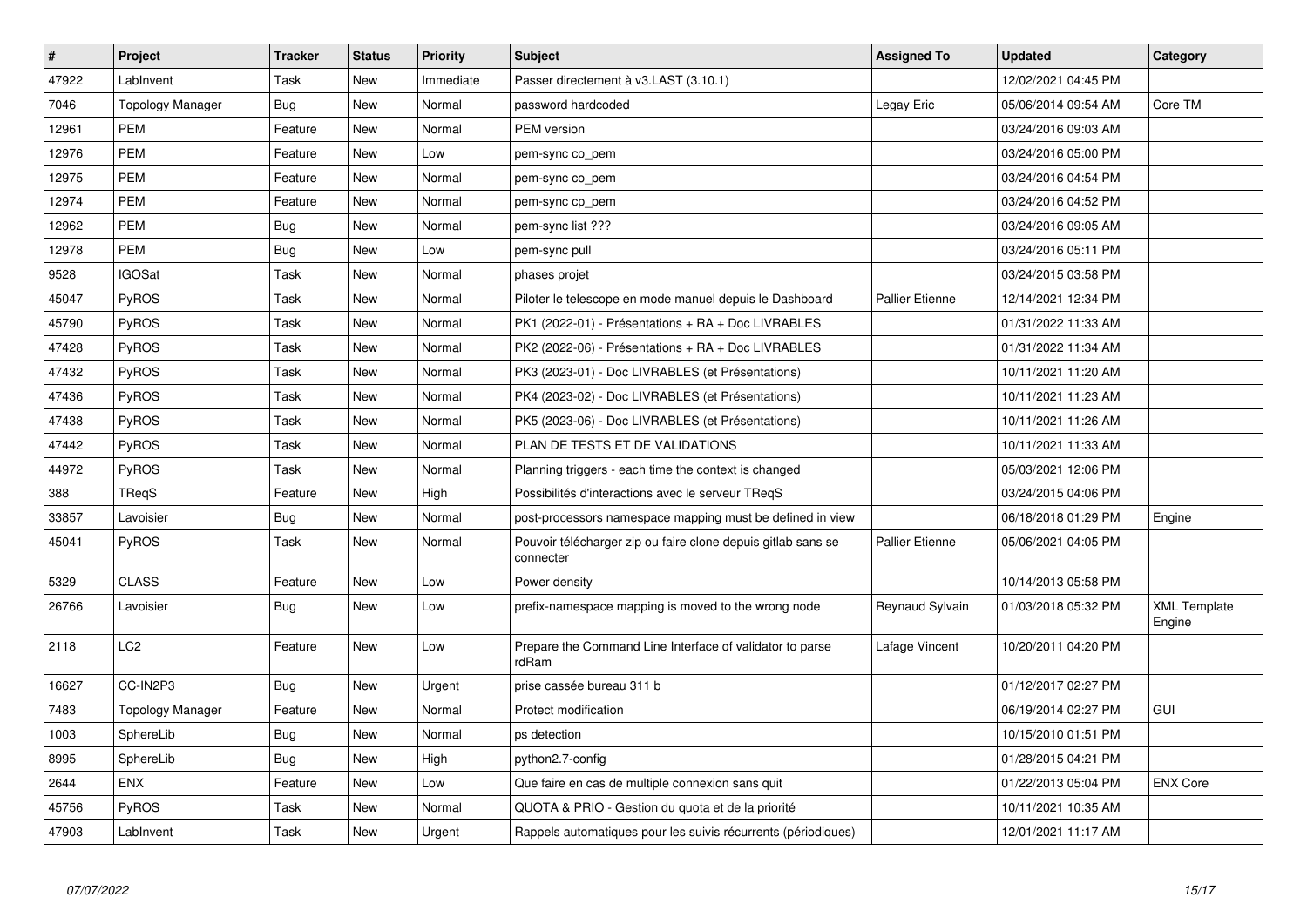| #     | Project                 | <b>Tracker</b> | <b>Status</b> | <b>Priority</b> | <b>Subject</b>                                                                                                       | <b>Assigned To</b>     | <b>Updated</b>      | Category        |
|-------|-------------------------|----------------|---------------|-----------------|----------------------------------------------------------------------------------------------------------------------|------------------------|---------------------|-----------------|
| 47443 | PyROS                   | Task           | New           | Normal          | RAPPORT DES TESTS & VALIDATIONS (application du plan<br>de test)                                                     |                        | 10/11/2021 11:31 AM |                 |
| 9562  | Lavoisier               | Feature        | <b>New</b>    | Normal          | re-implement <pre-renderers> in streaming mode</pre-renderers>                                                       |                        | 03/30/2015 10:32 AM | Engine          |
| 5376  | <b>CLASS</b>            | Feature        | New           | Low             | Reactor batch creation                                                                                               |                        | 10/21/2013 03:14 PM |                 |
| 7380  | <b>CLASS</b>            | Feature        | New           | High            | ReactorFacility                                                                                                      | <b>LENIAU Baptiste</b> | 06/11/2014 11:06 AM |                 |
| 44900 | PyROS                   | Task           | New           | Normal          | Read (from PLC and sensors) INSIDE environmental data<br>(doors, lights) for human safety                            |                        | 12/15/2021 07:33 AM |                 |
| 44899 | PyROS                   | Task           | New           | Normal          | Read (from PLC and sensors) OUTSIDE environmental data<br>(weather) for instruments security                         |                        | 12/14/2021 04:54 PM |                 |
| 47937 | LabInvent               | Task           | New           | High            | Read (index & view) (generic ?)                                                                                      |                        | 11/30/2021 03:48 PM |                 |
| 47905 | LabInvent               | Task           | New           | Urgent          | Read (index & view) (generic)                                                                                        |                        | 12/01/2021 11:21 AM |                 |
| 47901 | LabInvent               | Task           | New           | Urgent          | Read (view & index)                                                                                                  |                        | 12/01/2021 11:17 AM |                 |
| 47880 | LabInvent               | Task           | New           | Normal          | Read - index                                                                                                         |                        | 11/30/2021 01:16 PM |                 |
| 47881 | LabInvent               | Task           | <b>New</b>    | High            | Read - view                                                                                                          |                        | 11/30/2021 03:42 PM |                 |
| 49253 | PyROS                   | Task           | <b>New</b>    | Normal          | READ 1 & list                                                                                                        |                        | 02/21/2022 03:21 PM |                 |
| 351   | RIsngCons               | <b>Bug</b>     | New           | Urgent          | Refresh only on action                                                                                               | <b>Puel Mattieu</b>    | 04/08/2016 04:07 PM |                 |
| 44833 | PyROS                   | Task           | New           | Normal          | Registration : un nouvel utilisateur doit pouvoir s'enregistrer<br>directement sur le site web (soumis à validation) | Koralewski Alexis      | 08/31/2021 02:16 PM |                 |
| 8380  | Lavoisier               | <b>Bug</b>     | New           | Normal          | remove attribute @evaluated from generated adaptors<br>documentation                                                 |                        | 10/28/2014 04:51 PM | Doc             |
| 3834  | <b>ENX</b>              | <b>Bug</b>     | New           | Low             | Removing data8 type for MM and MD                                                                                    |                        | 01/17/2013 06:08 PM | <b>ENX Core</b> |
| 4652  | <b>ENX</b>              | Feature        | New           | Low             | rename appenders.ad[sb]                                                                                              |                        | 06/13/2013 10:19 AM | <b>ENX Core</b> |
| 9564  | Lavoisier               | Feature        | New           | Normal          | reorganize <pre-renderer> section</pre-renderer>                                                                     |                        | 03/30/2015 10:37 AM | Engine          |
| 7619  | Lavoisier               | Feature        | New           | Normal          | replace @INCLUDES with #include in properties files                                                                  |                        | 07/04/2014 11:17 AM | Engine          |
| 7587  | <b>Topology Manager</b> | Bug            | New           | High            | Replace an item                                                                                                      |                        | 06/30/2014 05:42 PM |                 |
| 7464  | Lavoisier               | Feature        | New           | Normal          | replace XSL with HTML template in web console                                                                        |                        | 06/17/2014 04:55 PM | Console         |
| 45155 | PyROS                   | Story          | New           | Normal          | REQ-001 planification de tâches récurrentes                                                                          |                        | 05/12/2021 10:44 AM |                 |
| 45157 | PyROS                   | Story          | New           | Normal          | REQ-002 Déclenchement des jobs sur déclenchement au lieu<br>de scrutation                                            |                        | 05/12/2021 11:46 AM |                 |
| 45159 | PyROS                   | Story          | New           | Normal          | REQ-003 Interface avec les données CNRS de manière<br>authentifiée                                                   |                        | 05/12/2021 10:46 AM |                 |
| 45156 | PyROS                   | Story          | New           | Normal          | REQ-004 POC GTRS et websocket                                                                                        |                        | 05/12/2021 11:45 AM |                 |
| 45158 | PyROS                   | Story          | New           | Normal          | REQ-006 Notification de changement d'état d'une requête                                                              |                        | 05/12/2021 10:45 AM |                 |
| 45119 | PyROS                   | Story          | New           | Normal          | REQ-008 requêtes SST flexibles                                                                                       |                        | 05/12/2021 10:54 AM |                 |
| 45121 | PyROS                   | Story          | New           | Normal          | REQ-009 requêtes de calibration                                                                                      |                        | 05/12/2021 10:54 AM |                 |